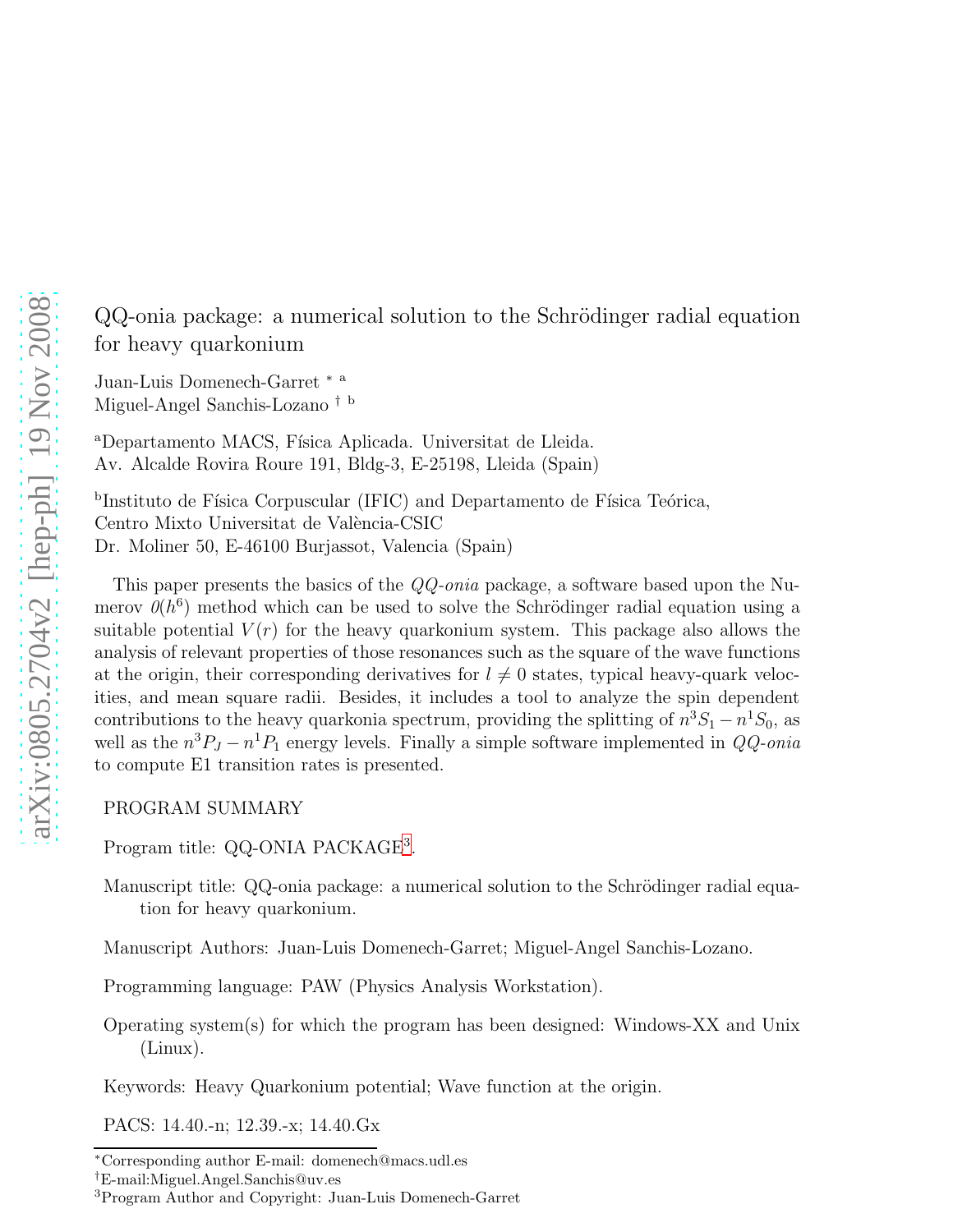- Nature of the problem: Software to solve the Schrödinger radial equation using a suitable potential  $V(r)$  for the heavy quarkonium system, allowing to perform spectroscopy. It also allows the analysis of relevant quantities of those resonances such as the square of the wave functions at the origin, their corresponding derivatives for  $l \neq 0$ states, typical heavy-quark velocities, and mean square radii. The package is a (userfriendly) multipurpose tool for dealing with different heavy quarkonium systems, providing a way to study the influence of a given potential on a series of relevant physical quantities, by either varying parameterized values of a well-known potential form, or by including new terms.
- Solution method: Based upon the Numerov  $\theta(h^6)$  Method, we perform a matching procedure to the reduced wave function at the cut point. We also perform a normalization technique for for these wave functions taking into account the different domains when we use a Numerov backward-forward technique. In the case of  $l \geq 2$  we present a way to find the corresponding derivatives at the origin by only calculating the reduced radial wave function and first derivative. When estimating the heavy quark velocity, we introduce an additional way to compute this quantity from the virial theorem. The calculated reduced wave functions and radial wave functions at the origin are later used to obtain the heavy quarkonia  $nL$  splitting and  $E1$  transition rates.
- Additional comments: Using Windows, to optimize the edition of the files, please, open it with MFC-WORDPAD.

Running time: It depends on the choice of the r range, and the number of energy steps.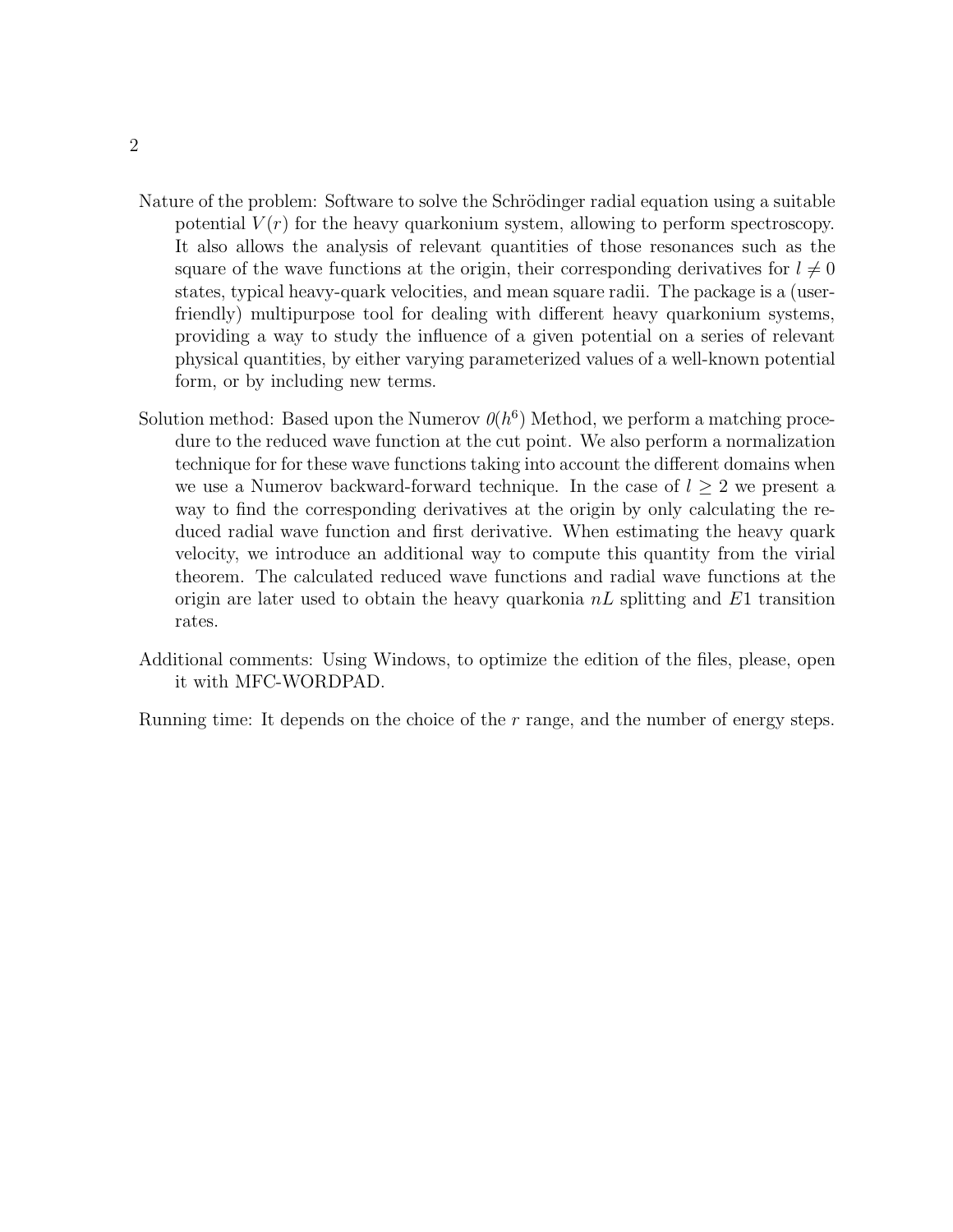# Contents

| 1              | Introduction                                                                                                                                                                                                                                                                                                                             | $\overline{\mathbf{4}}$               |
|----------------|------------------------------------------------------------------------------------------------------------------------------------------------------------------------------------------------------------------------------------------------------------------------------------------------------------------------------------------|---------------------------------------|
| $\overline{2}$ | Physical Bases of the package<br>Heavy quarkonium potential and spin-dependent terms<br>$\hfill\ldots\ldots\ldots\ldots\ldots$<br>2.1<br>Schrödinger radial equation $\ldots \ldots \ldots \ldots \ldots \ldots \ldots \ldots$<br>2.2                                                                                                    | $\overline{5}$<br>$\overline{5}$<br>6 |
| 3              | Numerical solution of SRE                                                                                                                                                                                                                                                                                                                | 7                                     |
| 4              | Wave function and normalization<br>4.1<br>Matching eigenfunctions at the $r_c$ point $\ldots \ldots \ldots \ldots \ldots \ldots \ldots$<br>4.2<br>4.3                                                                                                                                                                                    | 8<br>8<br>9<br>9                      |
| $\bf{5}$       | Integration and expectation values<br>Square of the radial wave function at the origin $\ldots \ldots \ldots \ldots \ldots$<br>5.1<br>5.1.1<br>5.1.2<br>Calculating the heavy-quark velocity $\dots \dots \dots \dots \dots \dots \dots \dots$<br>5.2                                                                                    | 10<br>11<br>11<br>12<br>13            |
| 6              | Bottomonia mass level splittings                                                                                                                                                                                                                                                                                                         | 14                                    |
| 7              | <b>Electric Dipole Transitions</b>                                                                                                                                                                                                                                                                                                       | 15                                    |
| 8              | The QQ-onia package                                                                                                                                                                                                                                                                                                                      | 15                                    |
| 9              | Getting ready to calculate energy levels: general settings<br>Starting and determination of the bound state energy level $\dots \dots \dots$<br>9.1<br>9.2<br>Computing the heavy-quark velocity using the virial theorem $\dots \dots$<br>9.3<br>Computing the heavy-quark velocity using the Hamiltonian $\ldots \ldots \ldots$<br>9.4 | 16<br>17<br>18<br>18<br>18            |
|                | 10 Computing the radial wave function squared and derivatives at the ori-<br>gin                                                                                                                                                                                                                                                         | 18<br>19                              |
|                | 11 $QQ$ -onia package spin-dependent and $E1$                                                                                                                                                                                                                                                                                            | 19                                    |
|                | 12 Numerical accuracy                                                                                                                                                                                                                                                                                                                    | 20                                    |
|                | 13 An example: Numerical Results                                                                                                                                                                                                                                                                                                         | 22                                    |
|                | 14 More results using another potential                                                                                                                                                                                                                                                                                                  | 26                                    |
|                | 15 Spin-dependent splittings and $E1$ width: Numerical Results                                                                                                                                                                                                                                                                           | $27\,$                                |
|                | 16 Summary                                                                                                                                                                                                                                                                                                                               | 29                                    |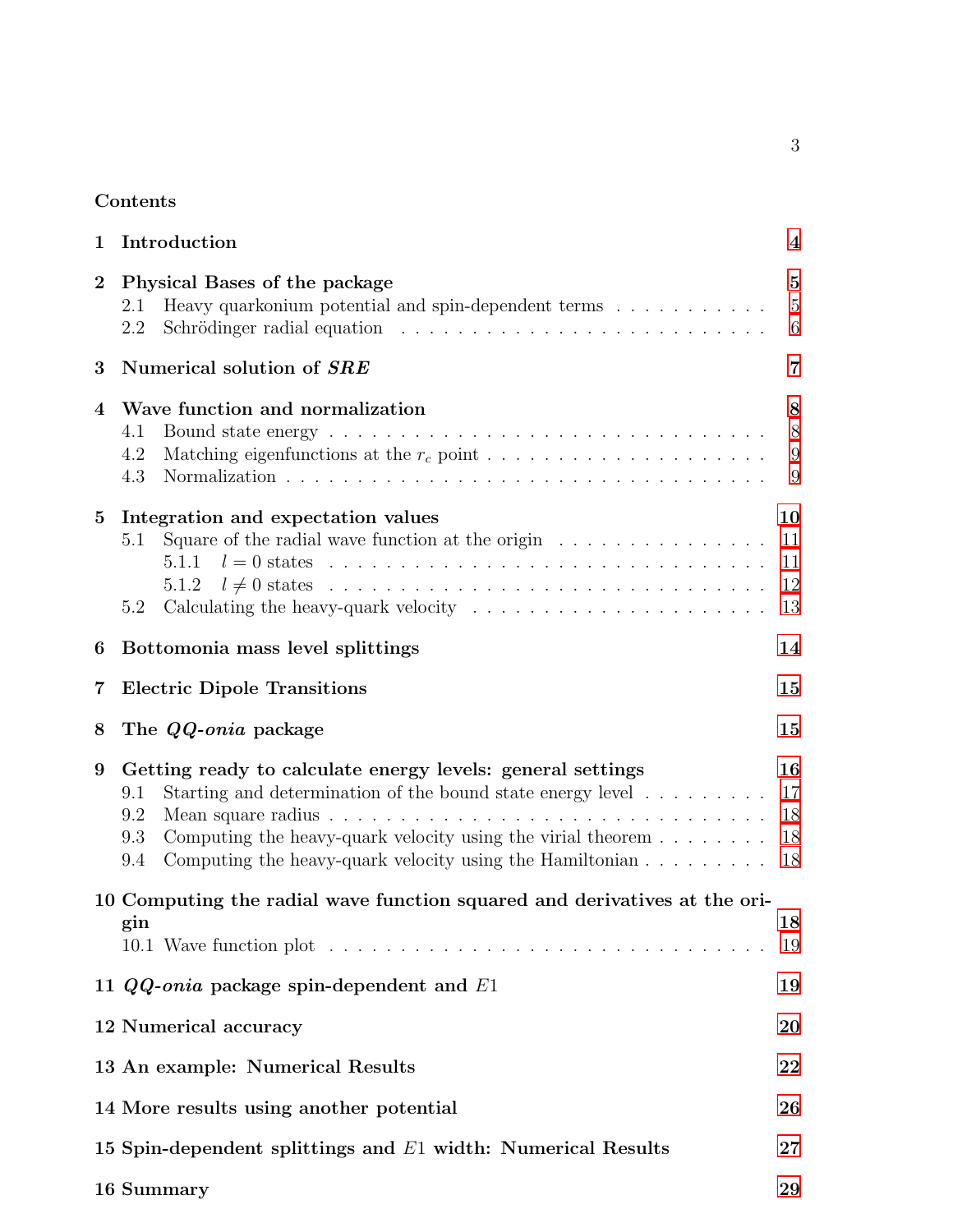#### <span id="page-3-0"></span>1. Introduction

Since the discovery of the charmonium and bottomonium families, much efforts have been spent over 30 years trying to understand the nature of heavy quarkonium, (as a summary see for example [\[1\]](#page-29-0)); in the meantime various numerical tools have been created in an almost "ad hoc" fashion with the aim of extracting important information about their properties, such as their masses and partial widths.

This package was developed with the aim of providing a multipurpose (user-friendly) tool for dealing with different heavy quarkonium systems, providing a way to study the influence of a given potential on a series of relevant physical quantities, by either varying parameterized values of a well-known potential form, or by including new terms.

The QQ-onia package handles the heavy quarkonium system within a non relativistic framework, solving the Schrödinger radial equation  $(SRE)$  with an appropriate potential for heavy quarks/antiquarks. The basic reason for this choice derives from the Quark Potential Model [\[2\]](#page-29-1), which establishes a low value for the expected square velocity of the quark for these heavy resonances ( $v^2 \sim 0.1$  for bottomonia and  $v^2 \sim 0.3$  for charmonia). Besides, there is also another reason from a dual ultra-relativistic picture to provide a non relativistic treatment for heavy quarkonium [\[3\]](#page-29-2). These low velocities  $v^2 \ll 1$  were also responsible for the success of the Non Relativistic QCD (NRQCD)([\[4\]](#page-29-3), [\[5\]](#page-29-4)), a rigorous effective theory for strong interactions deriving from first principles.

The paper is organized as follows: the first section explains the basics of the heavy quarkonium Non Relativistic potential and its spin-depedent part, according with the Breit-Fermi Hamiltonian. Later we explain the underlying foundations to our way of solving the Schrödinger equation. Although the arguments presented are already wellknown, we consider this introduction necessary to facilitate the understanding of the rest of the article. We then look into the specific details about the calculation of the wave functions of heavy quarkonia in our code.

We initially focus on a procedure for matching the reduced wave function at the cut point and its normalization when we use a Numerov backward-forward technique. We also explain how to extract useful quantities in order to analyze the heavy quarkonium system such as mean square radius, and heavy quark velocity (introducing an additional way to calculate this quantity from the virial theorem). For  $l = 0$  states we also focus on square of the wave functions at the origin, and, for  $l \neq 0$  states, we examine their corresponding derivatives; in the case of  $l \geq 2$  we present a way to find these values by only calculating their corresponding reduced radial wave function and first derivative. It follows an explanation on the spin-dependent terms in the bottomonia case and, finally, we focus on the calculation of the E1 transition rates.

The software will be explained in more detail in the second part of the paper, where we also present several results obtained using the programme to illustrate the procedure and foreseen precision.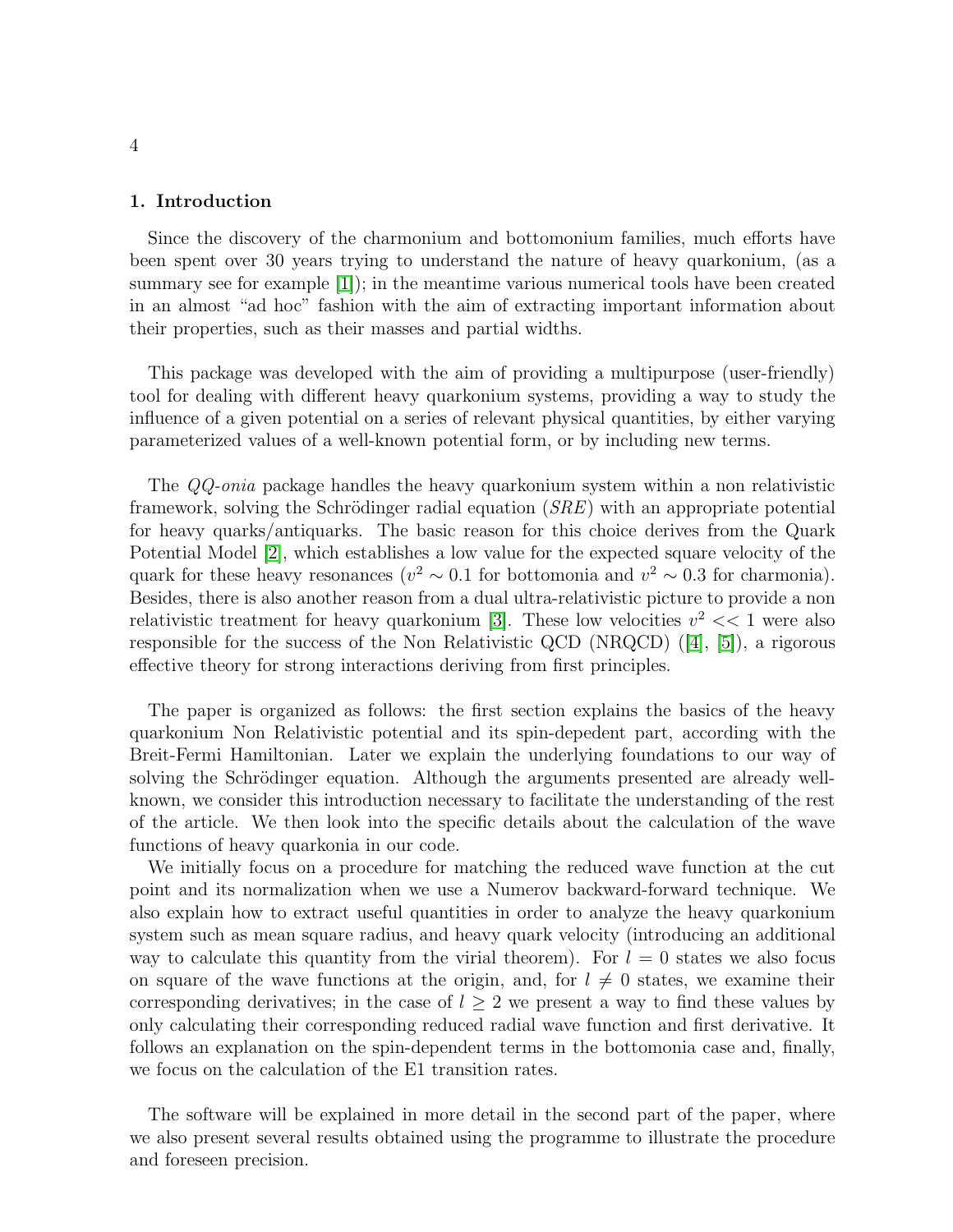Several potentials for the heavy quarkonium system are given as examples. Our first (main) choice is the well-known funnel or Cornell potential, i.e. a Coulomb plus Lineal static potential (CpL) [\[6\]](#page-29-5),

$$
V(r) = \sigma r - \frac{C_F \alpha_s \hbar}{r}
$$

with string tension  $\sigma$  and strong coupling constant  $\alpha_s$ ;  $C_F$  is a colour factor.

Nevertheless, other static and non-static potentials will also be used in this paper in order to illustrate some results. Note that we will focus on the equal masses. Thus one can write for bottomonium  $m_Q = m_{\overline{Q}} = m_b \equiv m$  with reduced mass  $\mu = m_Q/2$ .

### <span id="page-4-1"></span><span id="page-4-0"></span>2. Physical Bases of the package

### 2.1. Heavy quarkonium potential and spin-dependent terms

If  $V_{NR}$  stands for the Non Relativistic potential, one can split it in two terms consisting of a vector  $(V)$  and a scalar  $(S)$  contribution [\[7,](#page-29-6)[8\]](#page-29-7)

$$
V_{NR}(r) = V_V(r) + V_S(r) \tag{1}
$$

In our example with a funnel type potential (being  $k \equiv C_F \alpha_s \hbar$ )

$$
V_V(r) = -k/r \; ; \; V_S(r) = \sigma r
$$

In accordance with literature (e.g. [\[7\]](#page-29-6)), additional terms have been included in the potential  $V_{NR}$  to take into the account the spin orbital and the spin-spin interactions, causing the splitting of the different mass levels. The additional potential reads [\[8\]](#page-29-7)

$$
V(r)_{spin-dependent} = V_{LS} + V_{SS} + V_T
$$
\n(2)

where  $V_{LS}$ ,  $V_{SS}$ , and  $V_T$  are the spin-orbit, the spin-spin, and the tensor terms, respectively. The spin-orbit term, in the equal quark masses case, is

$$
V_{LS}(r) = \frac{(\mathbf{L} \cdot \mathbf{S})}{2 \ m^2 \ r} \left[ 3 \ \frac{d}{dr} V_V(r) - \frac{d}{dr} V_S(r) \right] \tag{3}
$$

where **L** is the relative angular momentum of the constituents  $(1 \text{ and } 2)$ , and **S** is the total spin of the bound state,  $S \equiv S_1 + S_2$  (with  $J \equiv L + S$ );  $\langle (L \cdot S) \rangle$  for different j and l values is shown in Table 1.

Table 1  $\langle (\mathbf{L} \cdot \mathbf{S}) \rangle$  coefficients  $(\langle \mathbf{L} \cdot \mathbf{S} \rangle = 0$  if  $l = 0$  or  $S = 0$ ).

| value<br>., |  |                                |
|-------------|--|--------------------------------|
| ்ப<br>ັ     |  | $\qquad \qquad \longleftarrow$ |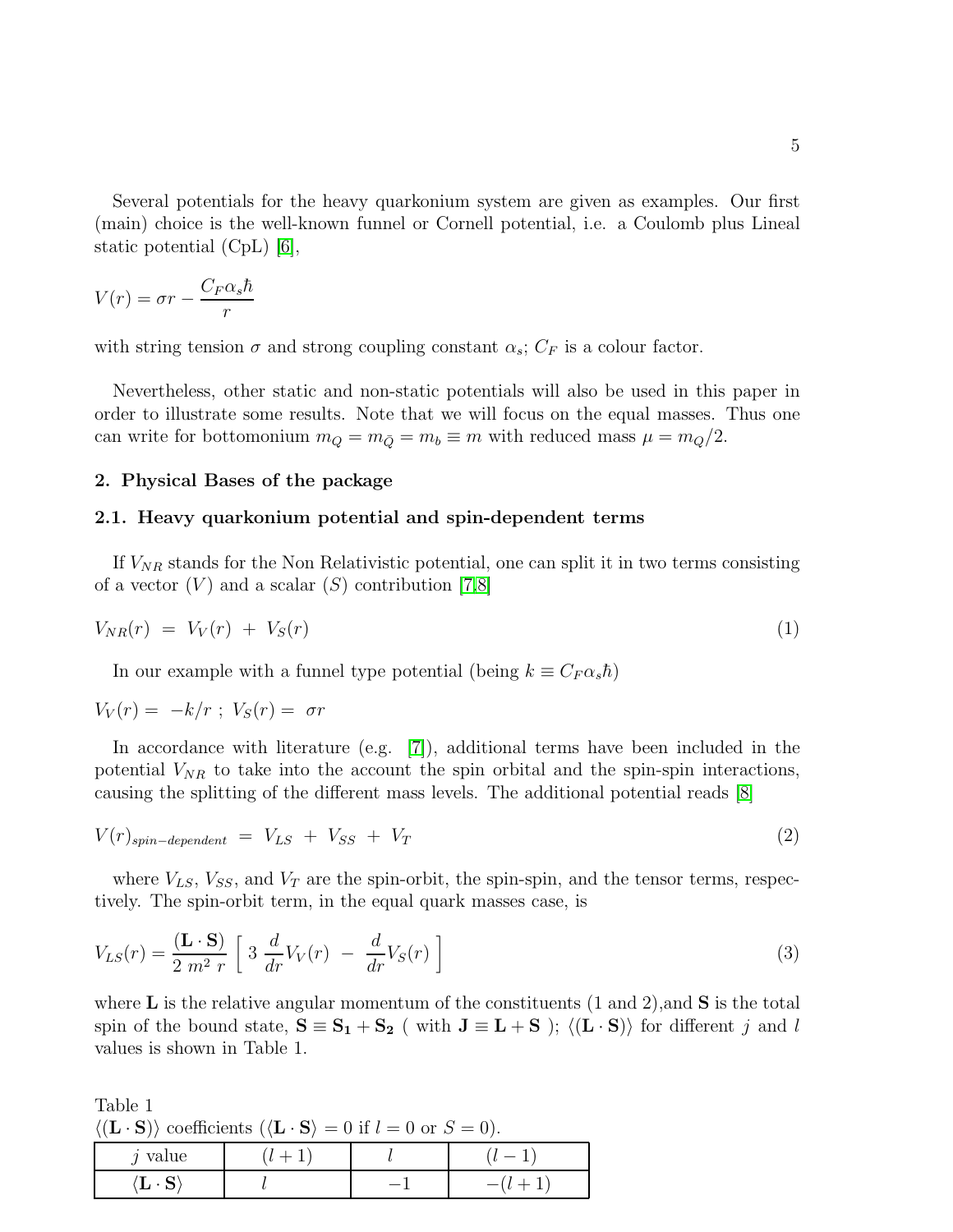The spin-spin term can be written as

$$
V_{SS}(r) = \frac{2\left(\mathbf{S_1} \cdot \mathbf{S_2}\right)}{3\ m^2\ r} \left[\ \Delta\left(V_V(r)\right)\ \right] \tag{4}
$$

where the  $\langle S_1 \cdot S_2 \rangle$  coefficients take the values:

 $(-3/4)$  for the spin-singlet case  $(S = 0)$ , and  $(+1/4)$  for the spin-triplet case  $(S = 1)$ .

The tensor term can be written as

$$
V_T(r) = \frac{1}{12 \ m^2} (S_{12}) \left[ \frac{1}{r} \frac{d}{dr} V_V(r) - \frac{d^2}{dr^2} V_V(r) \right]
$$
 (5)

where  $(S_{12})$  is the spin-dependent factor (for  $l \neq 0$  and  $S = 1$ ), shown in Table 2 for different  $j$  and  $l$  values.

Table 2 Spin-dependent  $S_{12}$  factor. ( $\langle S_{12} \rangle = 0$  if  $l = 0$  or  $S = 0$ )

| $i$ value                | $(l + 1)$       | $(l-1)$          |
|--------------------------|-----------------|------------------|
| $\langle S_{12} \rangle$ | $-2$ $l/(2l+3)$ | $-2(l+1)/(2l-1)$ |

### <span id="page-5-0"></span>2.2. Schrödinger radial equation

Basically, our code has to solve the well known Schrödinger radial equation  $(SRE)$ :

$$
\frac{d^2}{dr^2}u_l(r) + \frac{2\mu}{\hbar^2} \Big[ [E - V(r)] - \frac{\hbar^2 l(l+1)}{2\mu r^2} \Big] u_l(r) = 0 \tag{6}
$$

where  $\Psi(r, \theta, \phi) = R_{nl}(r) Y_{lm_l}(\theta, \phi)$  is the complete wave function, r stands for the relative radial coordinate, and  $u_l(r) \equiv r R_{nl}(r)$  is the reduced radial wave function.

With respect to the boundary conditions, a regular solution near the origin for  $u_l(r)$ could be [\[9\]](#page-29-8)

$$
u(r \to 0) \to r^{l+1} \tag{7}
$$

Since asymptotically  $u(r \to \infty) \to 0$  we can take:

$$
u(r \to \infty) \to \exp\left[-\frac{\sqrt{2\mu|E|}}{\hbar}r\right]
$$
\n(8)

where  $|E|$ , as later will be seen, is an educated guess about the energy eigenvalue.

The normalization condition reads

$$
\int_0^\infty dr |u_l(r)|^2 = \int_0^\infty dr |R_l(r)|^2 r^2 = 1
$$
\n(9)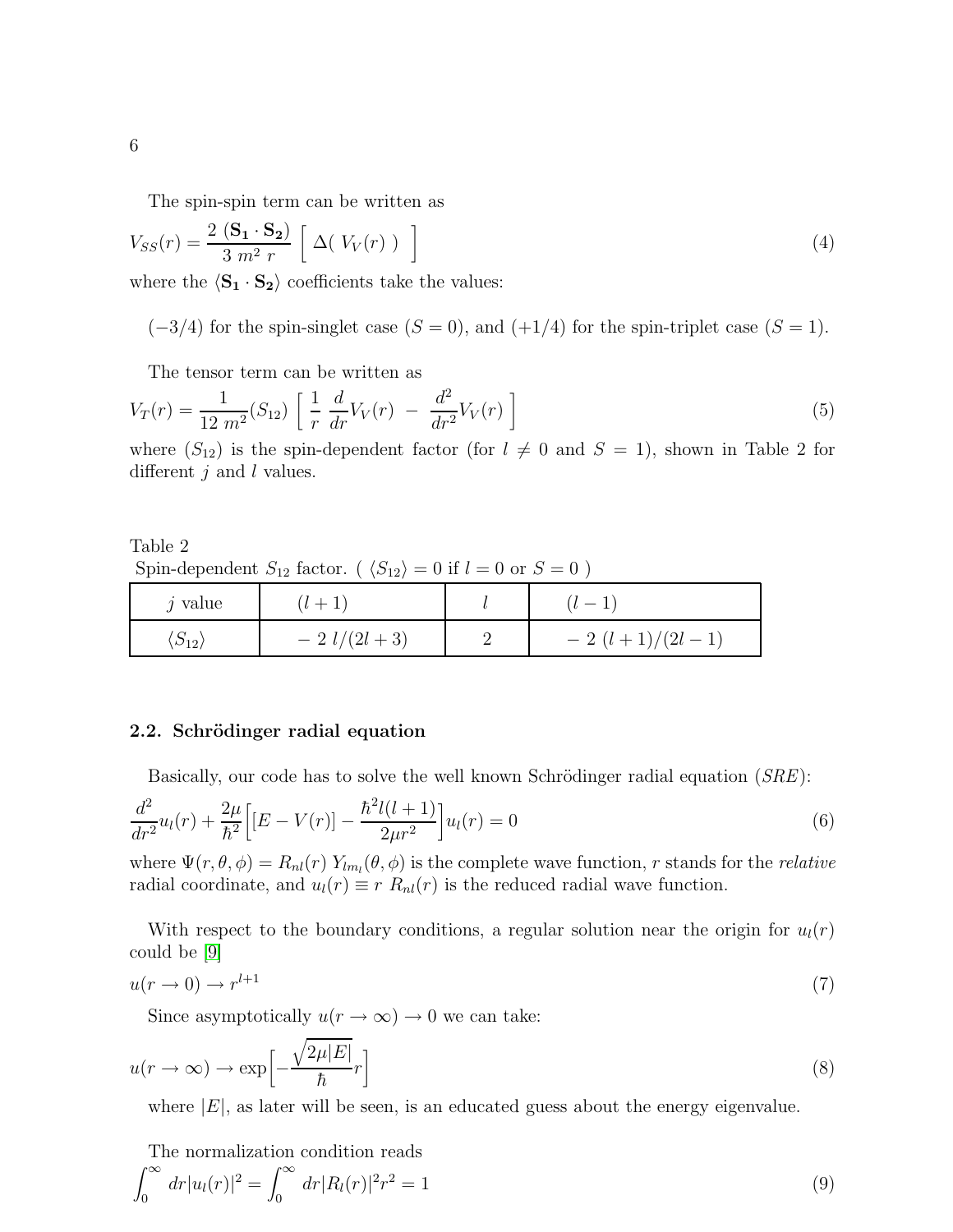### <span id="page-6-0"></span>3. Numerical solution of SRE

The SRE can be written as

$$
\frac{d^2u(r)}{dr^2} + k(r) u(r) = s(r)
$$
\n(10)

Here (setting  $l = 0$ ),  $k(r) \equiv \frac{2\mu}{\hbar^2}$  $\frac{2\mu}{\hbar^2}$   $[E - V(r)]$  is the kernel of the equation, and  $s(r) \equiv 0$ .

We can integrate these equations by means of the Numerov Algorithm [\[10\]](#page-29-9) as follows:

First we split the r range into N points according to  $r_n = r_{n-1} + h$  (where h is the step); then we write the wave function  $u_n \equiv u(r_n) = u(r_{n-1} + h)$ , and  $k_n \equiv k(r_n) = k(r_{n-1} + h)$ .

Expanding  $u(r)$  around  $r_n$ :

$$
u_{n+1} \equiv u(r_n + h) = u(r_n) + hu'(r_n) + \frac{h^2}{2}u''(r_n) + \frac{h^3}{6}u'''(r_n) + \frac{h^4}{24}u^{(iv)}(r_n) + \theta(h^5)
$$
 (11)

$$
u_{n-1} \equiv u(r_n - h) = u(r_n) - hu'(r_n) + \frac{h^2}{2}u''(r_n) - \frac{h^3}{6}u'''(r_n) + \frac{h^4}{24}u^{(iv)}(r_n) + \theta(h^5)
$$
(12)

Then approximating the second derivative by the three-point difference formula, and using it within the second-order differential equation we get the following recursive formulas, with a local error  $\theta(h^6)$ :

a) Forward recursive relation

$$
u_n = \frac{2\left(1 - \frac{5h^2}{12}k_{n-1}\right)u_{n-1} - \left(1 + \frac{h^2}{12}k_{n-2}\right)u_{n-2}}{\left(1 + \frac{h^2}{12}k_n\right)}\tag{13}
$$

b) Backward recursive relation

$$
u_{n-1} = \frac{2\left(1 - \frac{5h^2}{12}k_n\right)u_n - \left(1 + \frac{h^2}{12}k_{n+1}\right)u_{n+1}}{\left(1 + \frac{h^2}{12}k_{n-1}\right)}
$$
(14)

Therefore, when we calculate our wave function using the backward-forward technique, we should note that the recursive formulas imply having knowledge of two initial values for each direction.

It is also necessary to know the first derivative at the appropriate order. Following the above expansions, we then get:

$$
u'_{n} = \frac{1}{2h} \left[ \left( 1 + \frac{h^{2}}{6} k_{n+1} \right) u_{n+1} - \left( 1 + \frac{h^{2}}{6} k_{n-1} \right) u_{n-1} \right] + \theta(h^{4}) \tag{15}
$$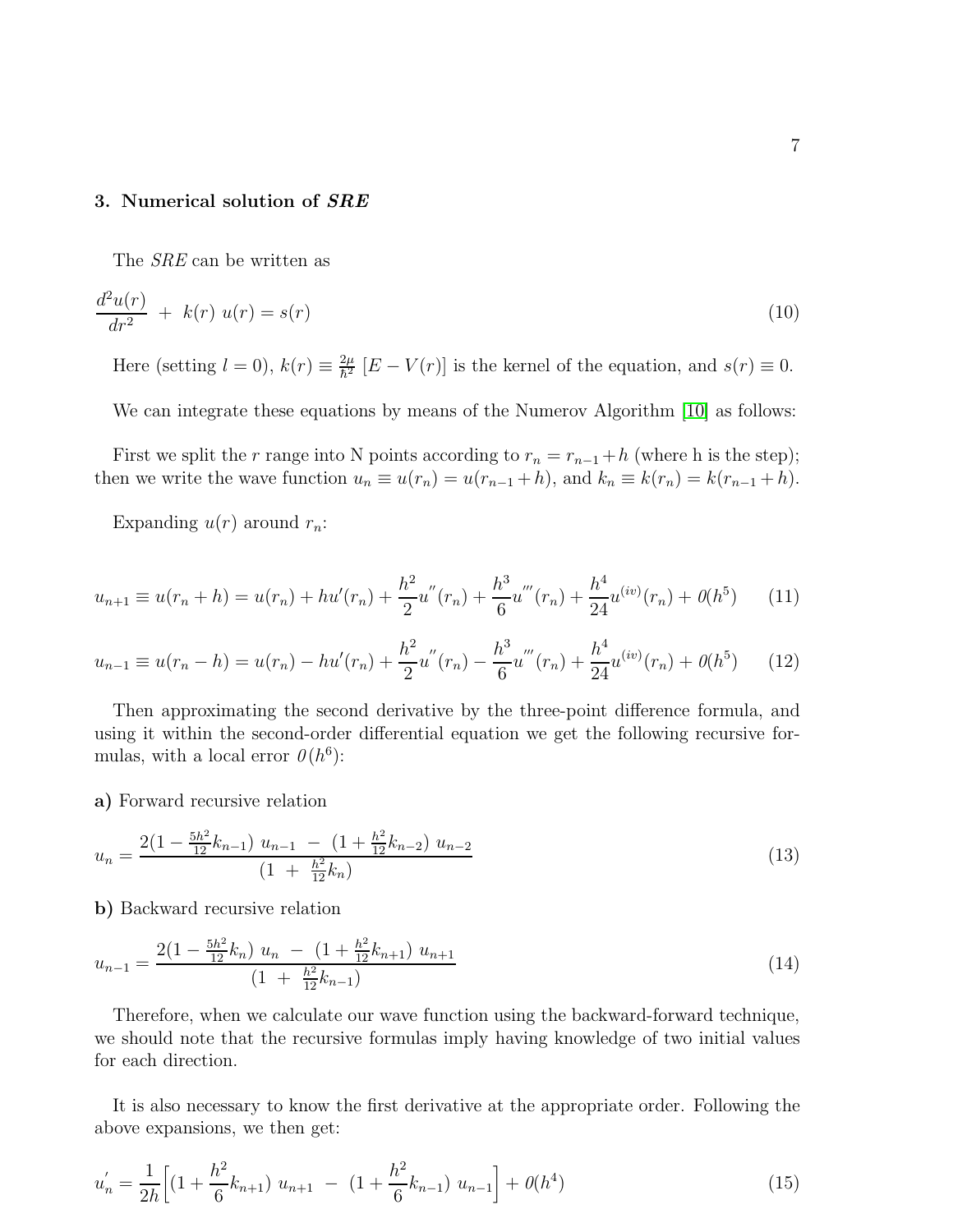### <span id="page-7-0"></span>4. Wave function and normalization

For the sake of simplicity, let us first focus on  $l = 0$  states. The *SRE* reduces to

$$
\frac{d^2u(r)}{dr^2} + \frac{2\mu}{\hbar^2} \left[ E - V(r) \right] u(r) = 0 \tag{16}
$$

To illustrate this point we choose an harmonic oscillator potential  $V(r) \equiv \beta r^2$ , with  $\beta$  a constant. We then start, for instance, by using a forward calculation (with an appropriate energy eigenvalue).

Since we are dealing with bound states, we find eigenfunctions at the classically allowed region with  $E > V(r)$  and classically forbidden region where  $E < V(r)$ , they are separated at a turning point,  $r_c$ , which can be estimated from the equality  $E = V(r_c)$ . If we perform a forward calculation, its asymptotic solution at the forbidden region may behave either as  $\sim e^{\pm \alpha r^2}$ , where the positive value is non-physical. Thus, we have an admixture of those solutions and then, with successive iterations, the integration would be numerically unstable due to the dominance of the exponentially growing solution. As a general rule [\[10\]](#page-29-9), integration into a classical forbidden region tends to be inaccurate.

Hence, for a given energy eigenvalue, we consider a calculation using both forward and backward solutions: from the allowed towards the forbidden region, with  $u_{out}(r)$ (outwards) eigenfunctions and from the forbidden towards the allowed region with  $u_{in}(r)$ (inwards) eigenfunctions .

Let us note here that, to avoid numerical overflows in the forward calculation, we do not usually start with  $u(r = 0)$ : once included the centrifugal barrier term, the  $1/r^2$  piece would originate an overflow at  $r = 0$ .

### <span id="page-7-1"></span>4.1. Bound state energy

Since both  $u_{out}(r)$  and  $u_{in}(r)$  satisfy an homogeneous equation, their normalization can always be chosen so that they are set to be equal at the  $r_c$  point. An energy eigenvalue is then signaled by the equality of derivatives at this point [\[10\]](#page-29-9). At the matching point the eigenfunctions  $u_{out}(r)$  and  $u_{in}(r)$  and first derivatives  $u'_{out}(r)$  and  $u'_{in}(r)$  must all satisfy the continuity conditions:

$$
\left(u_{out}\right)_{r_c} = \left(u_{in}\right)_{r_c} \qquad \qquad \left(u'_{out}\right)_{r_c} = \left(u'_{in}\right)_{r_c} \qquad (17)
$$

thus, we can write the corresponding condition for the logarithmic derivative at  $r_c$  as

$$
\left[\frac{u'_{out}}{u_{out}}\right]_{r_c} = \left[\frac{u'_{in}}{u_{in}}\right]_{r_c} \tag{18}
$$

and then we can define a  $G(E)$  function at  $r_c$  whose zeros correspond to the energy eigenvalues as

$$
G(E) \equiv \left[\frac{u'_{out}}{u_{out}}\right]_{r_c} - \left[\frac{u'_{in}}{u_{in}}\right]_{r_c}
$$
\n
$$
(19)
$$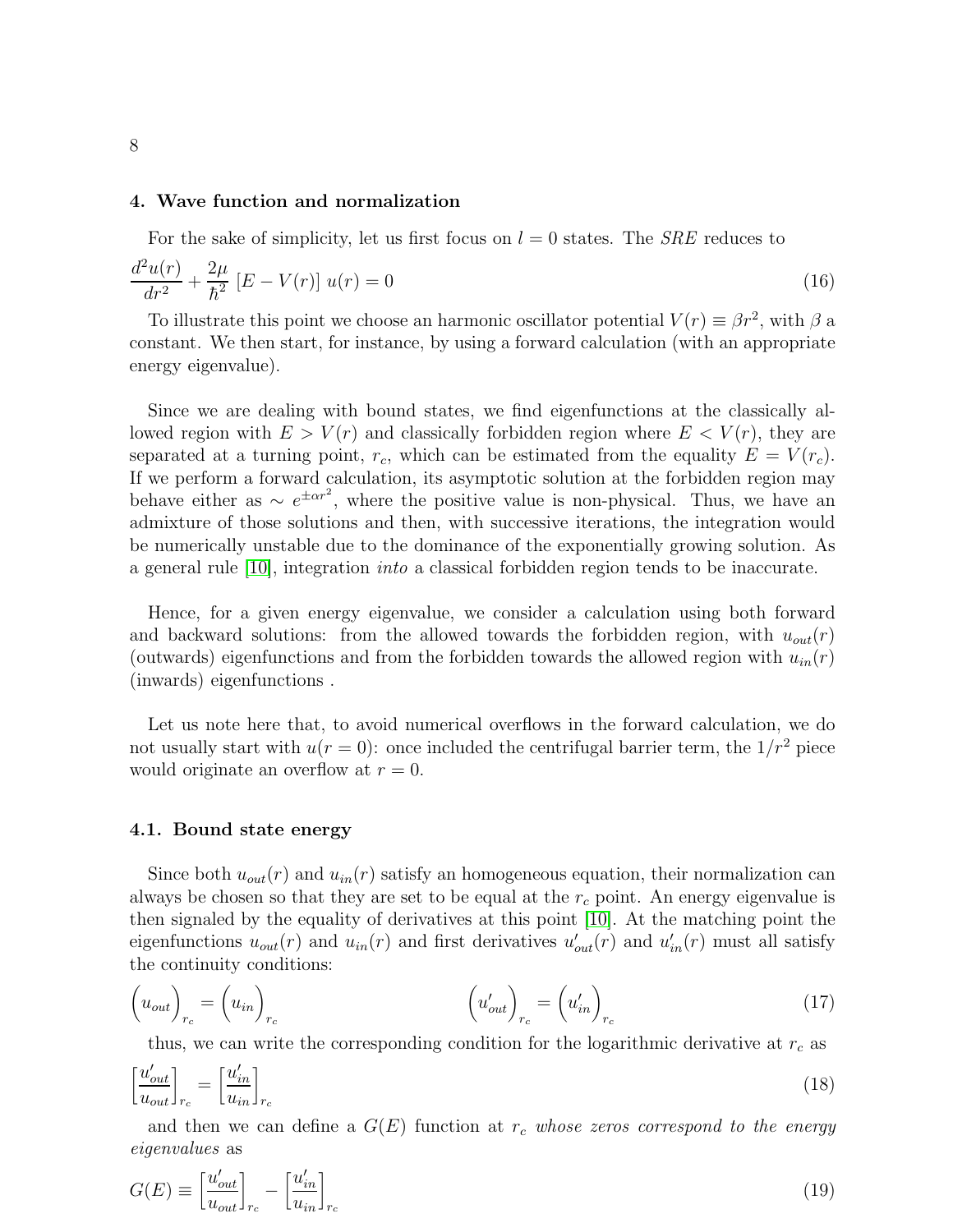Therefore we proceed numerically in the following way: we set a trial energy range splitting this E range into N points, according to  $E_n = E_{n-1} + \Delta_E$ , where  $\Delta_E$  is the energy step. For each  $E_n$  we calculate their eigenfunctions  $u_{out}$  and  $u_{in}$  at the  $r_c$  point; and we build the  $G(E)$  function here, looking for a *change of sign* in it (which implies a zero cross). Once we find it, we perform a fine tuning closing the energy range until the required tolerance.

### <span id="page-8-0"></span>4.2. Matching eigenfunctions at the  $r_c$  point

When we find the energy eigenvalue, the calculated inwards and outwards eigenfunctions will tend not to match at the  $r_c$  point. However we can look for a strategy to solve this problem:

Denoting the outwards and inwards functions *directly* obtained from the recursive formulas as  $\Phi(r)$  and  $I(r)$ , respectively, the physical  $u_{out}(r)$  and  $u_{in}(r)$  eigenfunctions can be rewritten as

$$
u_{out}(r) = A\Phi(r) \tag{20}
$$

A and B are constants. Their respective derivatives are

$$
u'_{out}(r) = A\Phi'(r) \tag{21}
$$

By substituting eqs.  $(20)$  and  $(21)$  into eq. $(17)$ :

$$
\left(A\Phi\right)_{r_c} = \left(BI\right)_{r_c} \qquad \qquad \left(A\Phi'\right)_{r_c} = \left(BI'\right)_{r_c} \qquad (22)
$$

and performing the difference, we get

$$
A = \left[\frac{I - I'}{\Phi - \Phi'}\right]_{r_c} B \equiv f_c \ B \tag{23}
$$

where  $f_c$  will be a scaling factor to be applied to  $u_{out}(r)$ . Therefore

$$
u_{out}(r) = B f_c \Phi(r) \qquad u_{in}(r) = B I(r) \qquad (24)
$$

<span id="page-8-1"></span>and B is a global factor that must be taken into account in the normalization process.

### 4.3. Normalization

Once the energy eigenvalue has been determined, we first insert it into the kernel,  $k(r)$ , thereby generating their corresponding  $\Phi(r)$  and  $I(r)$  functions; subsequently we calculate the  $f_c$  factor. To find the remaining B factor, and therefore find the  $u_{out}$  and  $u_{in}$  eigenfunctions, we use the normalization condition

$$
\int_0^{r_{max}} dr |u_l(r)|^2 = 1
$$
\n(25)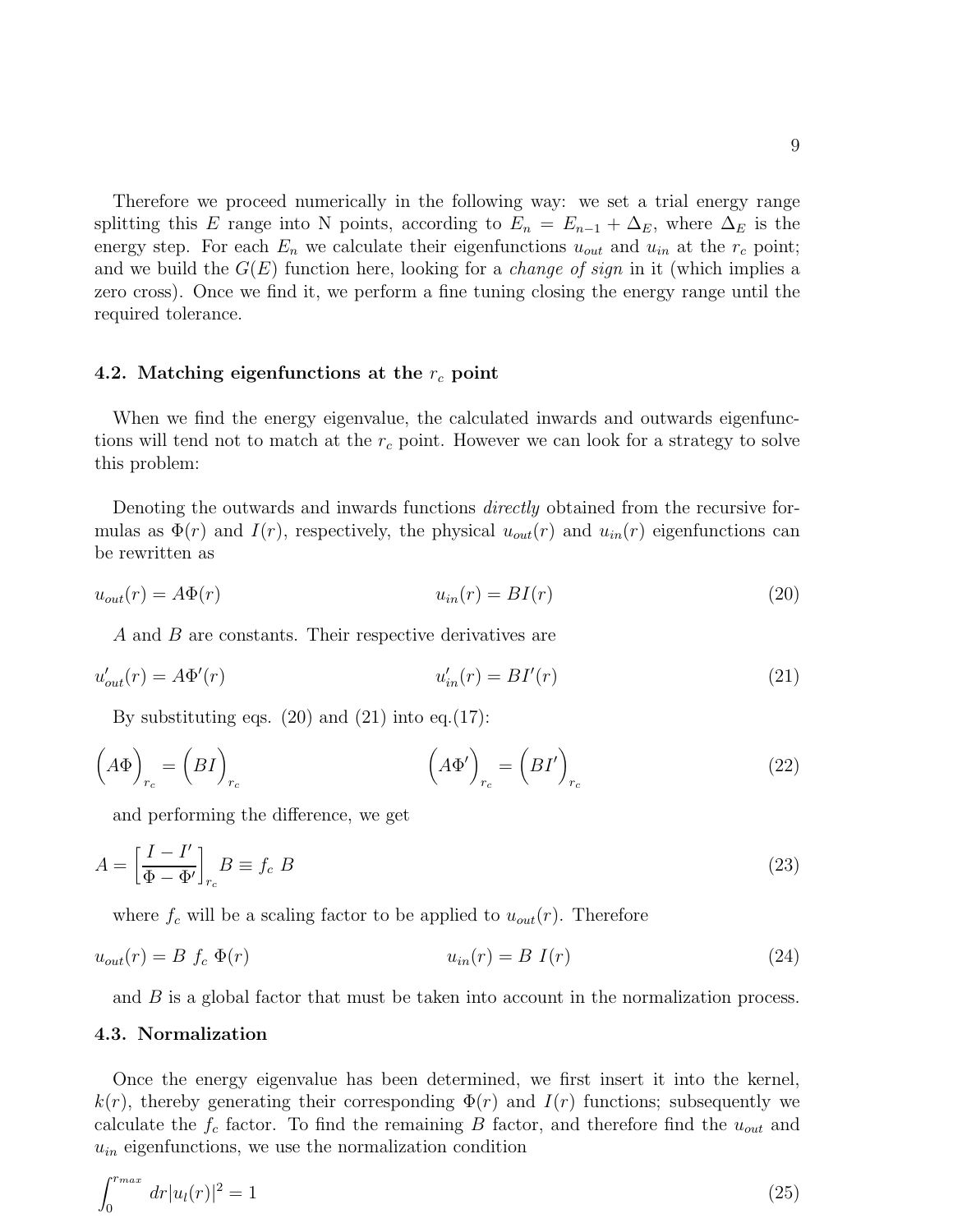where, following the asymptotic requirement  $u(r \to \infty) \to 0$ , taking  $r_{max}$  as a cutoff value.

By separating the  $u_{out}(r)$  and  $u_{in}(r)$  domains in the above integral, we can write

$$
\int_0^{r_{max}} dr |u_l(r)|^2 = \int_0^{r_c} dr |u_{out}(r)|^2 + \int_{r_c}^{r_{max}} dr |u_{in}(r)|^2 = 1
$$
\n(26)

Using the equations (24)

$$
\int_0^{r_{max}} dr |u_l(r)|^2 = (Bf_c)^2 \int_0^{r_c} dr |\Phi(r)|^2 + B^2 \int_{r_c}^{r_{max}} dr |I(r)|^2
$$
\n(27)

the normalization condition then reads

$$
B^{2}\left[(f_{c})^{2}\int_{0}^{r_{c}}dr|\Phi(r)|^{2}+\int_{r_{c}}^{r_{max}}dr|I(r)|^{2}\right]=1
$$
\n(28)

Denoting the result of the above integrals within brackets as N, we can write  $B = \frac{1}{\sqrt{2}}$  $\frac{1}{N}$ , thereby deriving the normalized eigenfunctions

$$
u_{out}(r) = \frac{1}{\sqrt{N}} f_c \Phi(r) \tag{29}
$$

$$
u_{in}(r) = \frac{1}{\sqrt{N}} I(r) \tag{30}
$$

### <span id="page-9-0"></span>5. Integration and expectation values

When performing the integration with the  $QQ\text{-}onia$  package, we use the following procedure: If we name

$$
T_N \equiv \int_{r_0}^{r_N} dr f(r) \; ; f_n \equiv f(r_n)
$$

from the Euler-McLaurin summation formula [\[11\]](#page-29-10) with a given step  $h$ 

$$
T_N = h\left[\frac{f_0}{2} + f_1 + f_2 + \dots + f_{N-1} + \frac{f_N}{2}\right] - \frac{B_2 h^2}{2!} (f_N' - f_0') - \frac{B_{2k} h^{2k}}{(2k)!} (f_N^{(2k-1)} - f_0^{(2k-1)})
$$

where  $B_{2k}$  are Bernouilli numbers. The first term of the r.h.s. in the above equality corresponds to the extended trapezoidal rule.

If we set a number of steps to a multiple of 4, and apply the above formula for steps h, 2h, and 4h we obtain

$$
T_h \approx h \left[ \frac{f_0}{2} + f_1 + f_2 + f_3 + \dots + \frac{f_N}{2} \right] - \frac{h^2}{12} (f'_N - f'_0) - \frac{h^4}{4!30} (f''_N - f''_0) + \theta(h^6)
$$
  

$$
T_{2h} \approx 2h \left[ \frac{f_0}{2} + f_2 + f_4 + \dots + f_{N-2} + \frac{f_N}{2} \right] - \frac{(2h)^2}{12} (f'_N - f'_0) - \frac{(2h)^4}{4!30} (f'''_N - f''_0) + \theta(h^6)
$$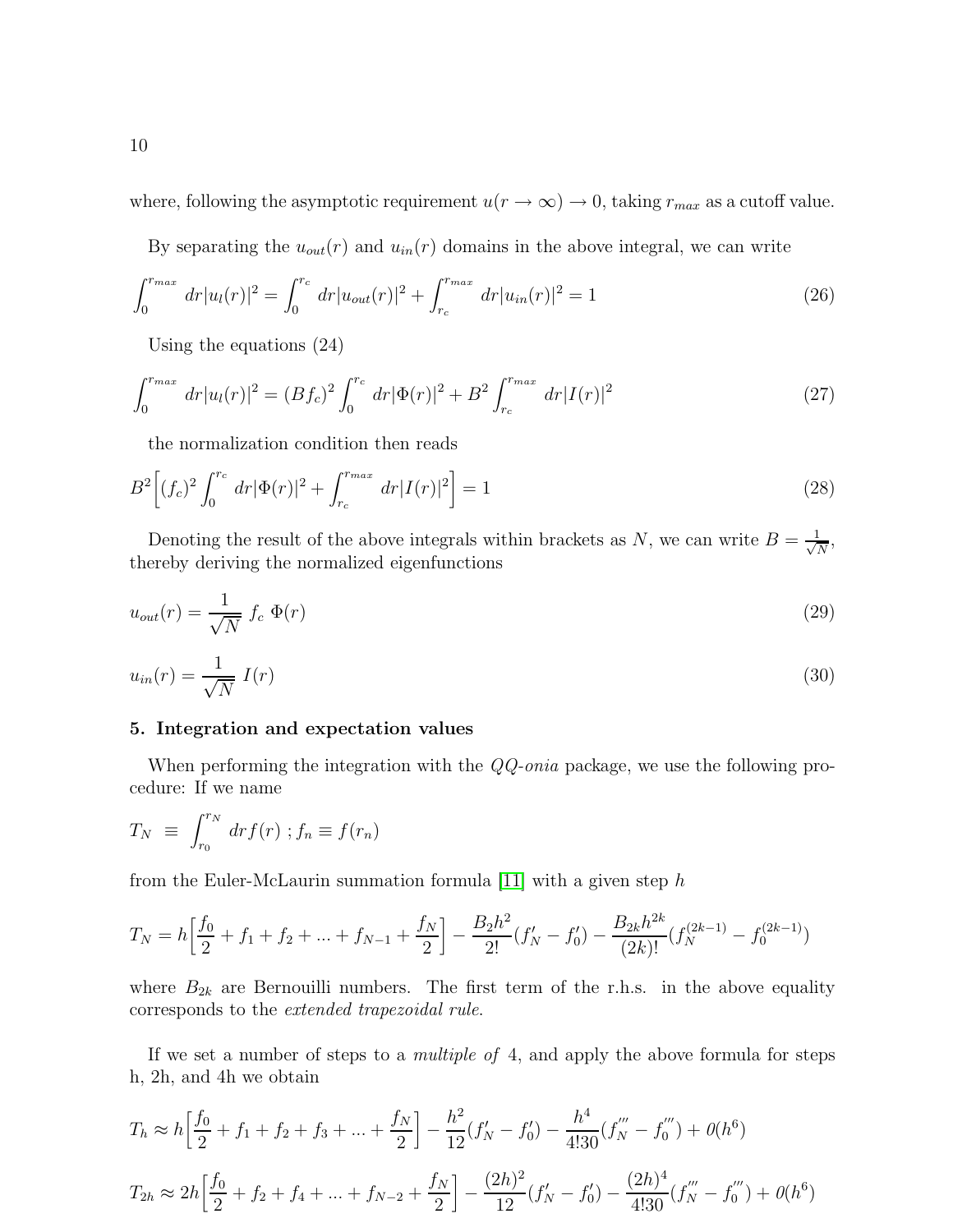$$
T_{4h} \approx 4h \left[ \frac{f_0}{2} + f_4 + f_8 + \dots + f_{N-4} + \frac{f_N}{2} \right] - \frac{(4h)^2}{12} (f_N' - f_0') - \frac{(4h)^4}{4!30} (f_N''' - f_0''') + \theta(h^6)
$$

where  $T_N = T_h = T_{2h} = T_{4h}$ . If we solve this system to eliminate derivatives up to  $\theta(h^6)$  we arrive at the final formula of

$$
\int_{r_0}^{r_N} dr f(r) \approx \frac{64T_h - 20T_{2h} + T_{4h}}{45} + \theta(h^6)
$$
\n(31)

that is used in our calculations.

Several expectation values are needed to be computed in our method. Once the eigenfunctions have been normalized, one can calculate the expectation value of a given operator O according to the definition

$$
\langle O \rangle = \int_0^{r_{max}} dr u_l^*(r) O u_l(r) \tag{32}
$$

by using the above  $\theta(h^6)$  integration. O can be  $r^2$  (if we want to obtain the mean square radius of the state  $\sqrt{\langle r^2 \rangle}$ , the potential or the derivative of the potential, etc.

### <span id="page-10-0"></span>5.1. Square of the radial wave function at the origin

We need to distinguish between the calculation of the square radial wave function at the origin (WFO) for  $l = 0$  states,  $|R_n(0)|^2$ , and the calculation of the squared derivatives of the radial wave function at the origin for  $l \neq 0$  states,  $|R_n^{(l)}(0)|^2$ , with  $l = 1, 2, 3$ respectively corresponding to the  $P, D$  and  $F$  states.

### <span id="page-10-1"></span>**5.1.1.**  $l = 0$  states

From the well known calculation [\[3\]](#page-29-2) derived from the Schrödinger equation we obtain

$$
|\Psi_{nlm_l}(0)|^2 = \frac{\mu}{2\pi} \langle V'(r) \rangle \tag{33}
$$

where  $\langle V'(r) \rangle$  is the expectation value of the derivative of the potential, and  $\mu$  stands for the reduced mass. If we are dealing with  $b\overline{b}$  or  $c\overline{c}$  systems:  $\mu = m_Q/2$  where  $m_Q$  is the heavy quark mass.

For 
$$
l = 0
$$
 states the wave function is:  $\Psi_{n00}(r) = \frac{1}{\sqrt{4\pi}} R_{n0}(r)$ , then  

$$
|R_n(0)|^2 = m_Q \langle V'(r) \rangle
$$
(34)

Therefore, since the corresponding eigenfunctions have been already obtained, the evaluation of the radial WFO reduces to a calculation that gives the expectation value of the derivative of the potential  $\langle V'(r) \rangle$ .

Another method that can be used to evaluate the WFO is to extrapolate directly from the normalized eigenfunctions, taking values of the square  $|R_n(r)|^2 = \lfloor |u(r)|^2/r^2 \rfloor$ from the region near to  $r = 0$  using an appropriate interpolating function. Even so, the previously stated technique yields a more accurate result, if the  $\langle V'(r) \rangle$  calculation is reliable. Nevertheless both procedures can be employed together as a check.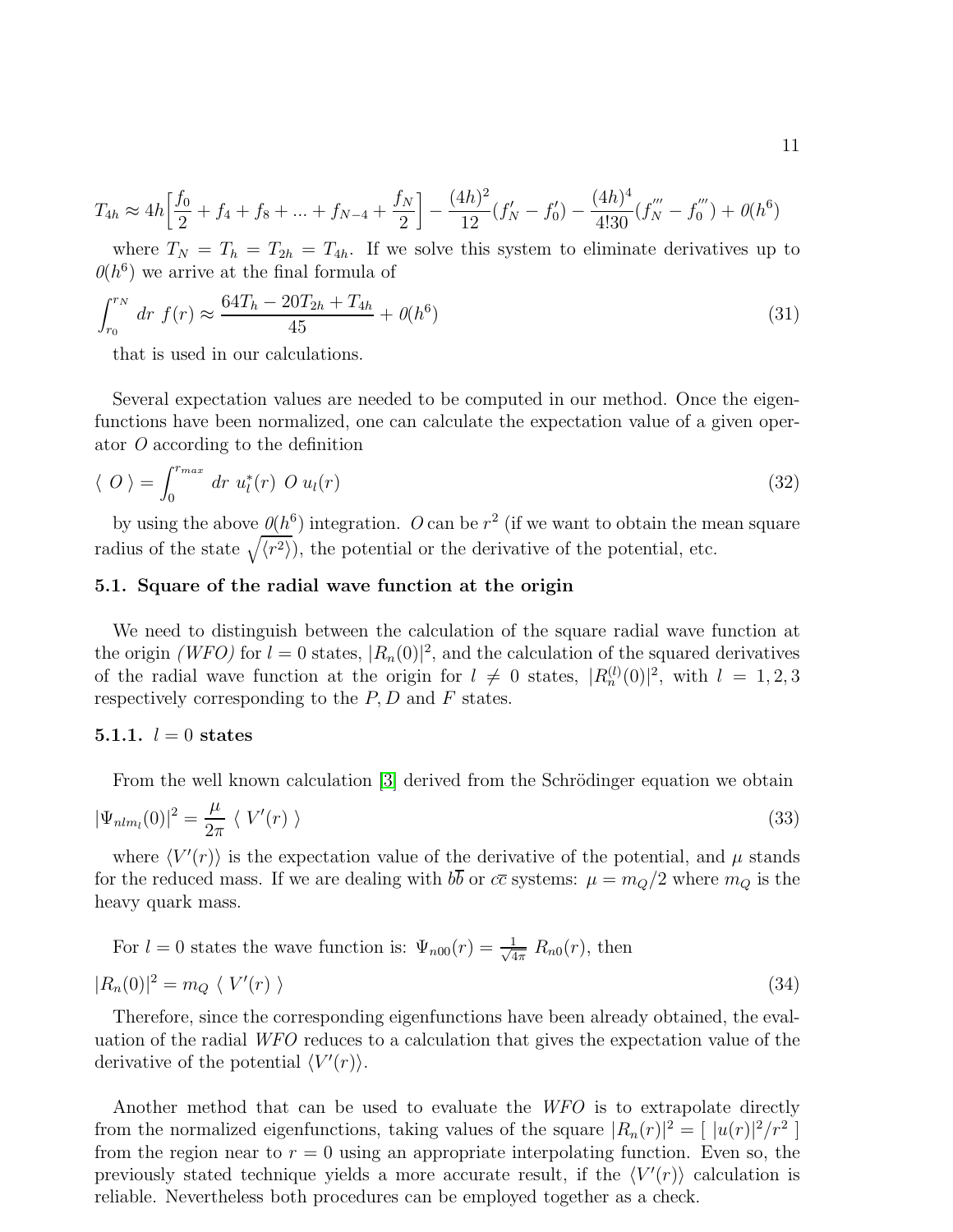### <span id="page-11-0"></span>5.1.2.  $l \neq 0$  states

Here we consider the  $SRE$ , eq.(6), containing the centrifugal barrier term. If we rename the potential:

$$
W(r) \equiv V(r) + \frac{\hbar^2 l(l+1)}{2\mu r^2}
$$

the kernel of the *SRE* (see eq.(10)) now becomes:  $k(r) \equiv \frac{2\mu}{\hbar^2}$  $\frac{2\mu}{\hbar^2}$   $[E - W(r)].$ 

**l=1 CASE:** The main goal here is to evaluate the square first derivative at  $r = 0$ ,  $|R'_n(0)|^2$ . Since we have a tool for directly calculating the derivatives  $u'(r)$ , according to eq. (15), once we have the normalized eigenfunctions  $u(r)$ , then using

$$
R'_{nl}(r) = \left[\frac{u(r)}{r}\right]' = \frac{u'(r) - R(r)}{r}
$$
\n(35)

we can extrapolate the square of the derivative, taking those values from the region near to  $r = 0$  with an appropriate interpolation function.

**l=2 CASE:** We will obtain the second derivative at  $r = 0$ ,  $|R_n''|$  $n'(0)$ <sup>2</sup> but *only* in terms of its radial wave function and first derivative. To do this we proceed as follows: from SRE

$$
u''(r) = -k(r) u(r)
$$
\n(36)

If we calculate the second derivative using the above identity

$$
R_{nl}''(r) = \left[\frac{u(r)}{r}\right]'' = -k(r) R(r) - \frac{2 R'(r)}{r}
$$
\n(37)

we can again extrapolate the  $|R_n''$  $_n^{\prime\prime}(0)$ <sup>2</sup> function. The main advantage of this procedure is that there is no need for any additional derivatives, and since  $u(r)$  and  $u'(r)$  have already been calculated at the suitable order, the result holds with the foreseen precision.

 $l=3$  CASE: In the same way, using eq. (36), we can obtain the third derivative to extrapolate

$$
R_{nl}^{'''}(r) = \left[\frac{u(r)}{r}\right]^{'''} = \left(\frac{2 k(r)}{r} - k'(r)\right)R(r) + \left(\frac{6}{r^2} - k(r)\right)R'(r) \tag{38}
$$

where  $k'(r)$  stands for the derivative of the kernel,  $k'(r) = -\frac{2\mu}{\hbar^2}$  $\frac{2\mu}{\hbar^2} W'(r)$ .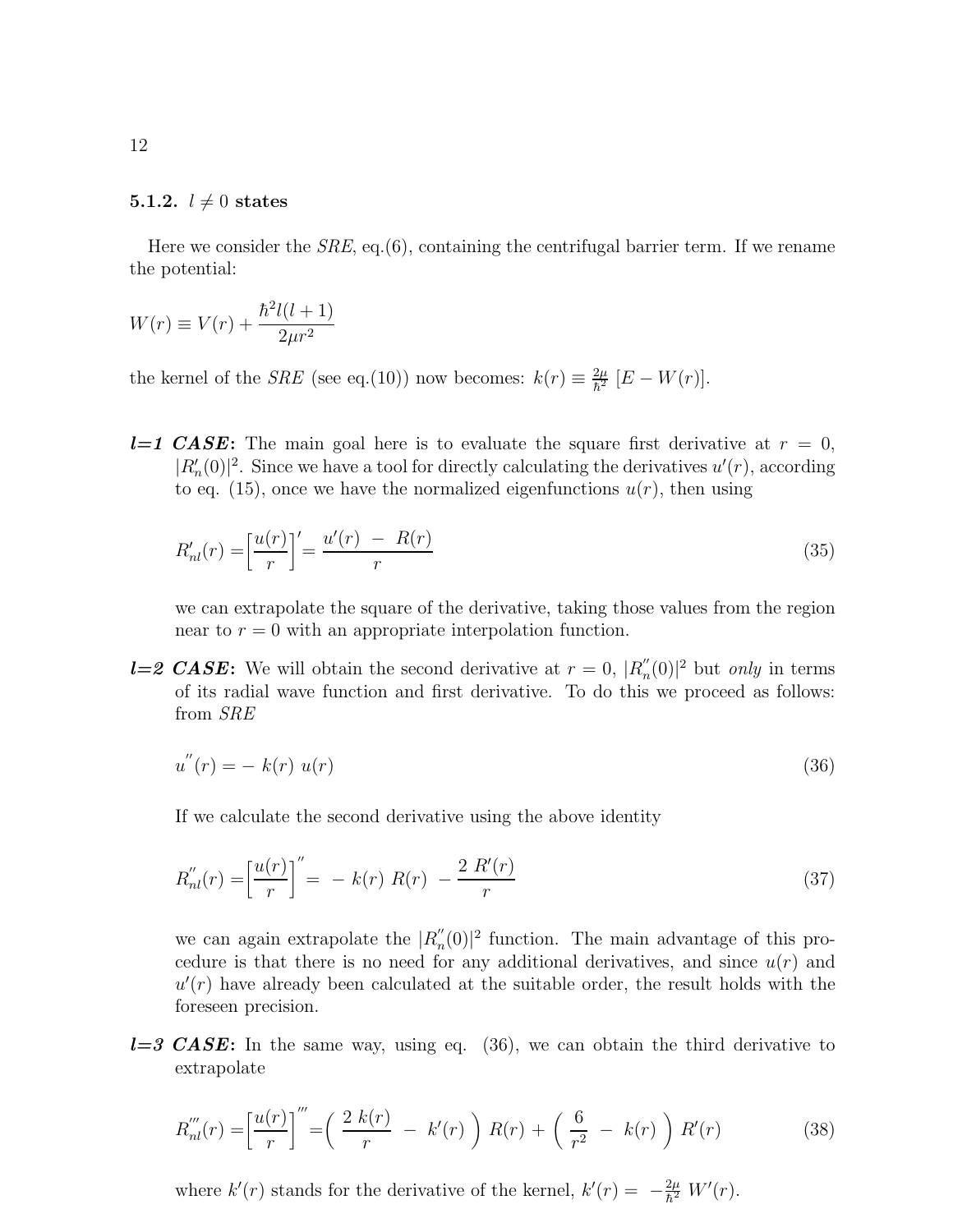### <span id="page-12-0"></span>5.2. Calculating the heavy-quark velocity

To obtain the  $\langle v^2 \rangle$  value we perform a double calculation as a check: the first is from the Hamiltonian definition and the second uses the virial theorem.

i) If  $\vec{r} = \vec{r_1} - \vec{r_2}$  is the relative radial coordinate between the quarks 1 and 2, with velocities  $|\vec{v_1}| = |\vec{v_2}| \equiv |\vec{v_q}|$ , its relative velocity  $\vec{v}$  at the center of mass frame is  $\vec{v} = 2\vec{v_1} = -2\vec{v_2}$ . Then, we can obtain the quark velocity using the Hamiltonian,  $E = \langle T \rangle + \langle V(r) \rangle$ , (where T represents the relative kinetic energy  $T = \frac{1}{2}$  $\frac{1}{2}\mu(\vec{v})^2)$ 

$$
\langle (\vec{v_q})^2 \rangle = \frac{1}{2\mu} \Big[ E - \langle V(r) \rangle \Big] \tag{39}
$$

ii) Taking relative spherical coordinates, the virial theorem implies

$$
\langle T \rangle = \frac{1}{2} \langle r V'(r) \rangle
$$

Then, we derive the quark velocity from the expectation value of the product  $rV'(r)$ according to:

$$
\langle (\vec{v_q})^2 \rangle = \frac{1}{4\mu} \langle r V'(r) \rangle \tag{40}
$$

in both calculations for  $b\overline{b}$  or  $c\overline{c}$  systems where  $2\mu = m_Q$ .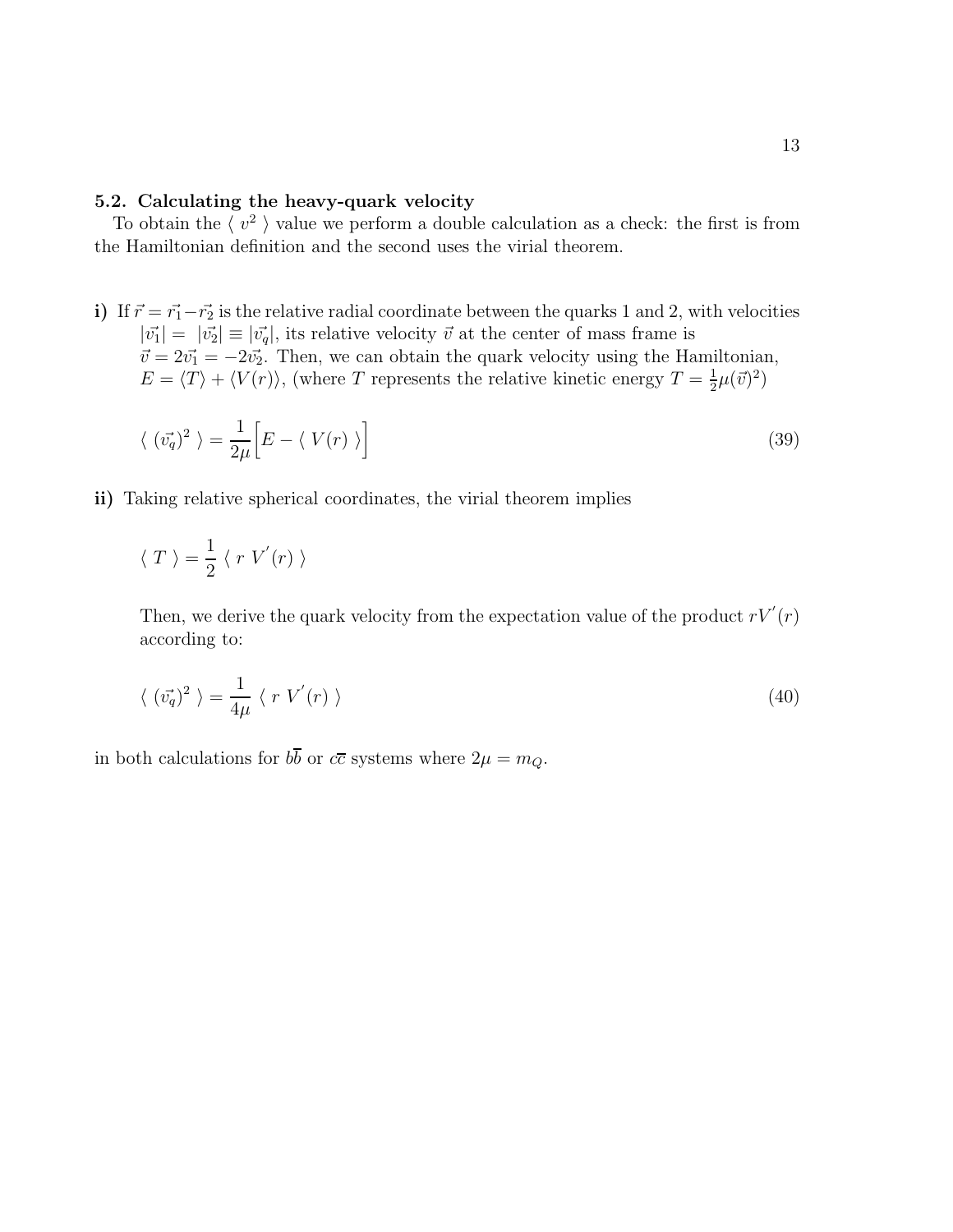Table 3  $A_I$  and  $B_I$  coefficients.

| $j$ value | $A_J$      | $B_J$    |
|-----------|------------|----------|
| ${}^3P_0$ | $-(16/3)$  | $+1$     |
| ${}^3P_1$ | $-(4/3)$   | $+(1/2)$ |
| ${}^3P_2$ | $+(28/15)$ | $-(1/2)$ |

### <span id="page-13-0"></span>6. Bottomonia mass level splittings

In this section we address different splittings of the mass levels of bottomonia in accordance with the expressions shown in section 2.1:

 $n^3S_1 - n^1S_0$  splitting: In this case the only term that gives a non vanishing contribution is the spin-spin term. Since from  $QQ\text{-}onia$  package we can previously calculate the  $nS$  state WFO, instead of eq.(4) we choose to use its final and well-known form [\[12\]](#page-29-11)

$$
\Delta \left[ M(^{3}S_{1}) - M(^{1}S_{0}) \right] = \alpha_{s}(\mu^{2}) \frac{8}{9m^{2}} |R_{n0}(0)|^{2}
$$
\n(41)

where we will evolve the  $\alpha_s(Q^2)$  to the appropriate scale [\[13\]](#page-29-12)

$$
Q^2 = \langle \mathbf{P}^2 \rangle = 2 \langle T \rangle \mu = m_b \langle v^2 \rangle
$$

where we know the quark-velocity  $\langle v^2 \rangle$  for each nS state from  $QQ\text{-}onia$ .

 $n^3P_J$  and  $n^1P_1$  splitting: We have to take into account altogether the spin-orbit and tensor terms, i.e. eqs. (3) and (5). Using a funnel potential, the explicit expressions to be computed read

$$
\Delta\left[M(^{3}P_{J})-M(centroid)\right]=\frac{1}{m^{2}}\left[A_{J}\alpha_{s}\hbar^{3}\langle\frac{1}{r^{3}}\rangle+B_{J}\sigma\hbar^{2}\langle\frac{1}{r}\rangle\right]
$$
(42)

where  $A_J$  and  $B_J$  are the corresponding coefficients for each case, as can be seen in Table 3;  $\alpha_s$  denotes again the evolved value up to the quarkonium scale. The expectation values are calculated using the wave function ∀r corresponding to the  $nP$  centroid from a previous calculation, as we will see later. Once the  ${}^{3}P_J$  masses are calculated, the  ${}^{1}P_{1}$  value will be obtained according to [\[12\]](#page-29-11), as

$$
M(^{1}P_{1}) = [5 M(^{3}P_{2}) + 3 M(^{3}P_{1}) + M(^{3}P_{0})]
$$
\n(43)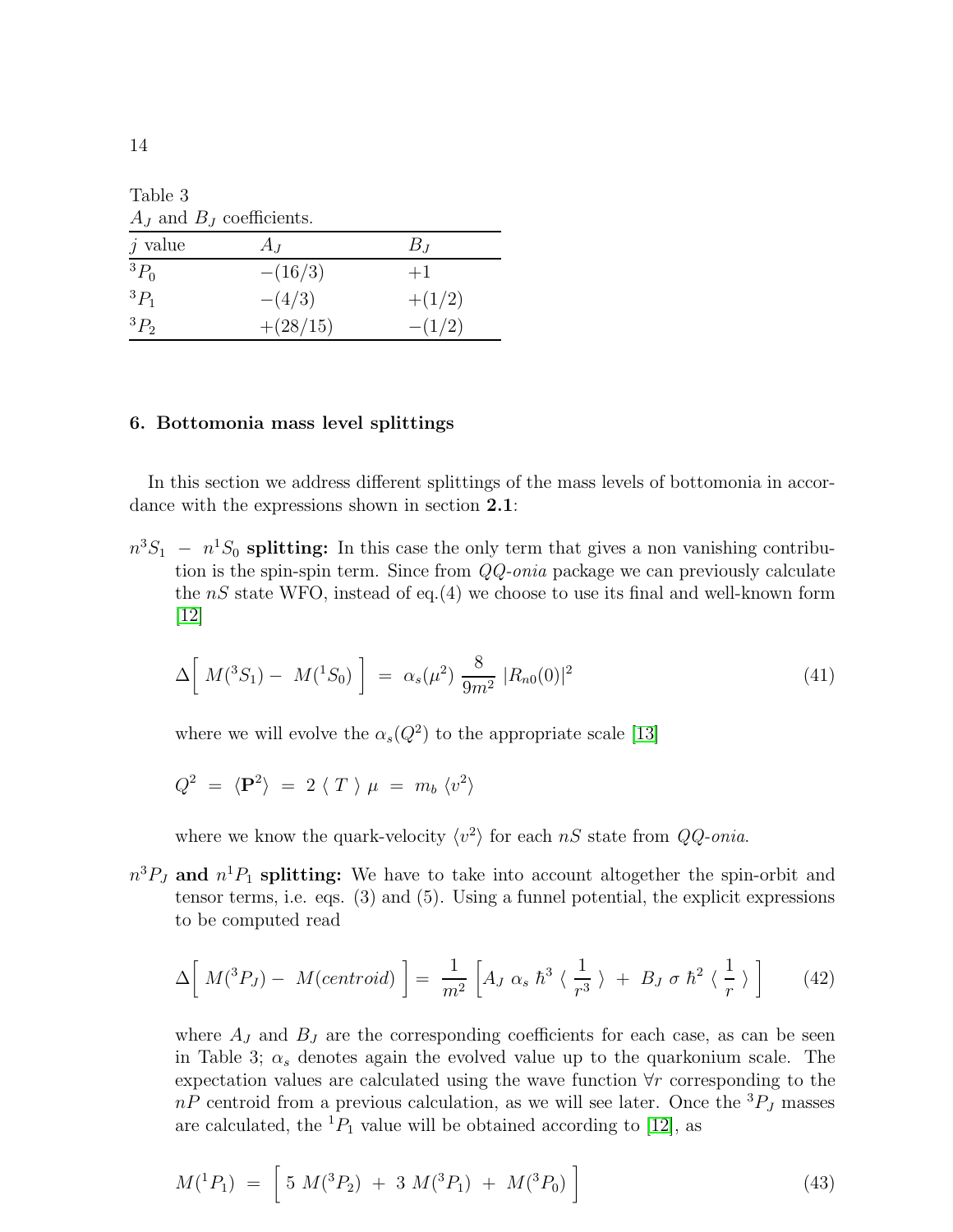#### <span id="page-14-0"></span>7. Electric Dipole Transitions

QQ-onia package allows us to calculate the wave functions of different states. Therefore one can calculate, e.g., the E1 transition rate *initial*  $(i) \rightarrow final$   $(f) + \gamma$  through the well-known expression [\[12\]](#page-29-11)

$$
\Gamma_{E1}(i \to f + \gamma) = \frac{4 \alpha \langle e_Q \rangle^2}{27} k^3 (2J_f + 1) S_{if} |\langle f | r | i \rangle|^2 \tag{44}
$$

where  $\alpha = 1/137$ , and  $\langle e_Q \rangle$  is the mean charge  $\left[ (-1/3) \text{ in the bottomonia case } \right]$ . In the QQ-onia file-example we will focus on  ${}^3S_1 \rightarrow {}^3P_J$  radiative transitions with  $S_{if} = 1$ . The photon energy, k is directly calculated from energy-momentum conservation law. If  $m_f$  and  $m_i$  stands for the experimental [\[14\]](#page-29-13) masses of the final resonance  $(nP_J)$  and the initial one  $(nS)$ , respectively, one has

$$
k = \frac{m_i^2 - m_f^2}{2 m_i} \tag{45}
$$

 $\langle f | r | i \rangle$  (in GeV<sup>-1</sup>) is the matrix element connecting final and initial state; we will evaluate it according to

$$
\langle f | r | i \rangle = \int_0^{r_{max}} dr u_f^*(r) r u_i(r) \qquad (46)
$$

extracting the reduced wave functions of the  $nP$  and  $nS$  states from a previous calculation with QQ-onia.

### <span id="page-14-1"></span>8. The QQ-onia package

The QQ-onia package is written with PAW software (Physics Analysis Workstation), which can be obtained for free from the *CERN* web site [\[15\]](#page-29-14) for several operative systems. This software contains a FORTRAN interface, called SIGMA. The QQ-onia package provides a version of this software named PAW-NT for WINDOWS. The package also runs with UNIX-LINUX, pasting the *bbnia-nl.kum* files directly into any UNIX text editor.

The package contains the files prepared to work with each of the previously mentioned cases. To illustrate how the machinery runs, and as a potential reference, we choose a standard static potential for heavy quarkonium: the Coulomb plus linear potential  $[6]$ , and also as a further reference, we take a known set of parameters from [\[6\]](#page-29-5), [\[16\]](#page-29-15) with which to perform spectroscopy (for a comparison of the Cornell model with other approaches of the heavy quarkonium potential in the static limit, see [\[17\]](#page-29-16)).

The files solve the *SRE* for:  $l = 0$  states  $\Upsilon(nS)(n = 1, 2, 3, 4)$ , and their file names are bbnia-ns.kum; the  $l = 1$ ,  $\chi(nP)(n = 1, 2)$  states, (bbnia-np.kum); and the  $l = 2$ ,  $\Upsilon(nD)$ ones, (bbnia-1d.kum). The package also contains a file called bonia- $4f.kum$  which is prepared for working with theoretical  $l = 3 \ (nF)$  states. The differences between these files is related to the centrifugal barrier and the calculation of either square of the radial wave functions or square of the derivatives at the origin. Since there are parts that are common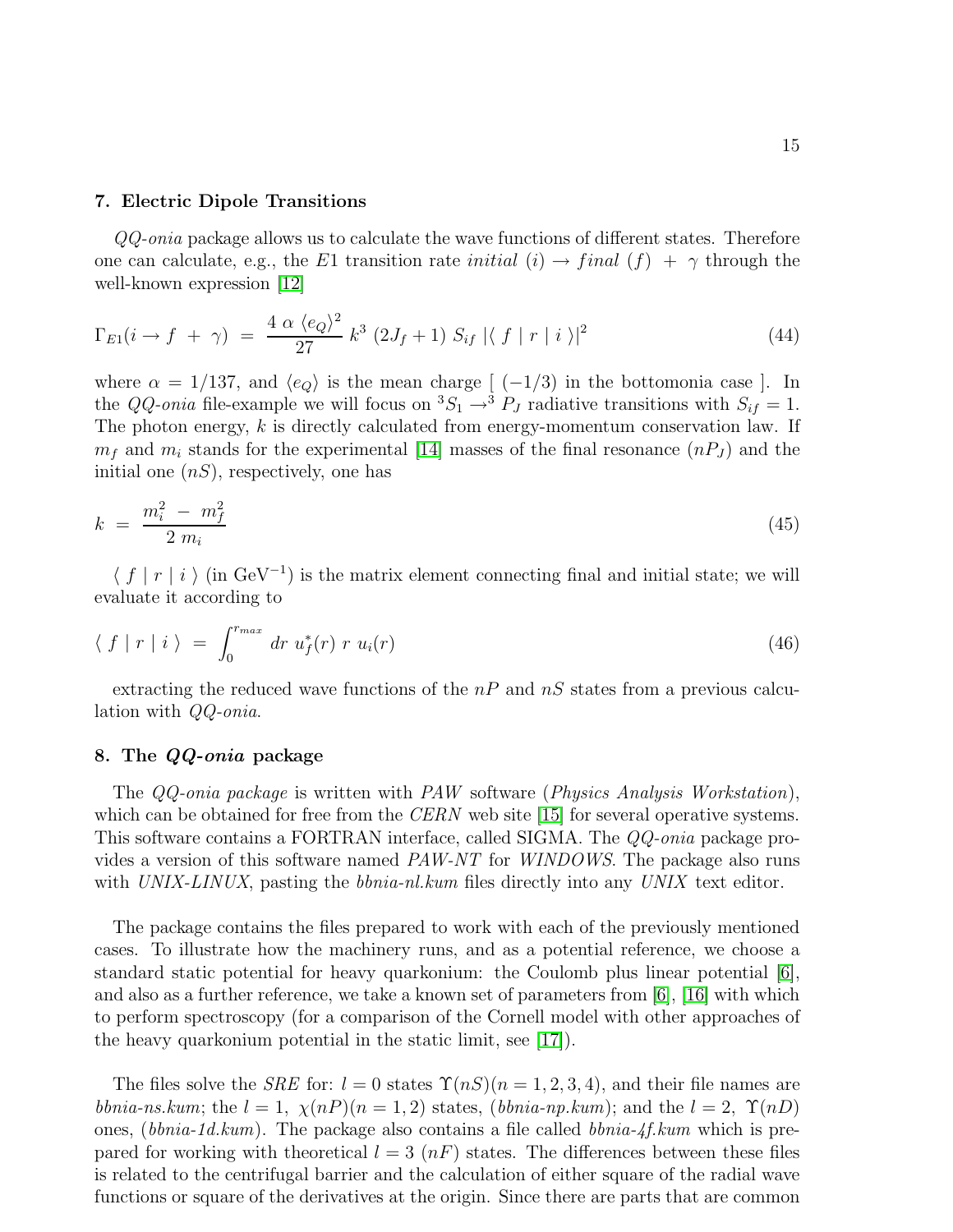to both we will begin by explaining them.

It must be pointed out here that in some parts of the software it is necessary to type in some analytic expressions (such as the derivative of the potential and the product  $rV'(r)$ ). Although this procedure can be shortened, this is a good way to ensure control over the different variables, useful to analyze partial results.

### <span id="page-15-0"></span>9. Getting ready to calculate energy levels: general settings

First we open the <u>file section SETTINGS</u> in which we can read (to insert) the characteristic items:

v/cr igma(1) r 0.9255 creates and defines the string tension (in  $GeV/fm$ ).

 $v/cr$  mq(1) r 5.18 creates and defines the b-quark mass.

 $v/cr$  alf(1) r 0.39 creates and defines the strong coupling constant.

v/cr hb(1) r 0.19732858 is the  $\hbar c$  constant (in  $GeVfm$  units).

ni sets the number of total steps;  $h=0.001$   $(fm)$  is the step.

x0 sets the minimum r value,  $r_{min}$ : the h value is the default.

 $x = [x0] + (ni] - 1) * [h]$  sets the maximum r value,  $r_{max}$ 

- xc sets the cut r value  $r_{cut}$  according to  $B_{est} = V(r_{cut})$ , where we use  $B_{est}$  as an estimated binding energy  $B_{est} = M_{exp} - 2m_b$ , and  $M_{exp}$  stands for the experimental mass of the resonance. Sometimes, if needed, we can also set  $r_{cut}$  as the point at which the inwards integration has its first maximum.
- v/cr ele(1) r ''value'' (with ele= 1, 2, 3) only appears in  $l \neq 0$  files, where it creates and defines the eigenvalue of the angular momentum that needs to be inserted into the centrifugal barrier term.

File section SIGMA APPLICATION BLCK1 calculates the r range and defines the potential:

 $x=array([ni],x0#xm)$  it calls sigma application (appl sigma) to establish the r range. The <u>numerical</u> values of  $ni$ , x0, xm, must be inserted here.

POTENTIAL DEFINITION for  $l = 0$  files The  $V(r)$  value, (vo variable) is calculated for the full r-range. In our case  $\text{vo}=(\text{igma}*\mathbf{x})-(\text{kfac1}*(\mathbf{x}*\mathbf{(-1)})).$ 

POTENTIAL DEFINITION for  $l \neq 0$  files;

 $vo=(igma*x)-(kfac1*(x**(-1)))+(bfac2*(x**(-2))),$  which contains the centrifugal barrier term, sets the  $W(r)$  value.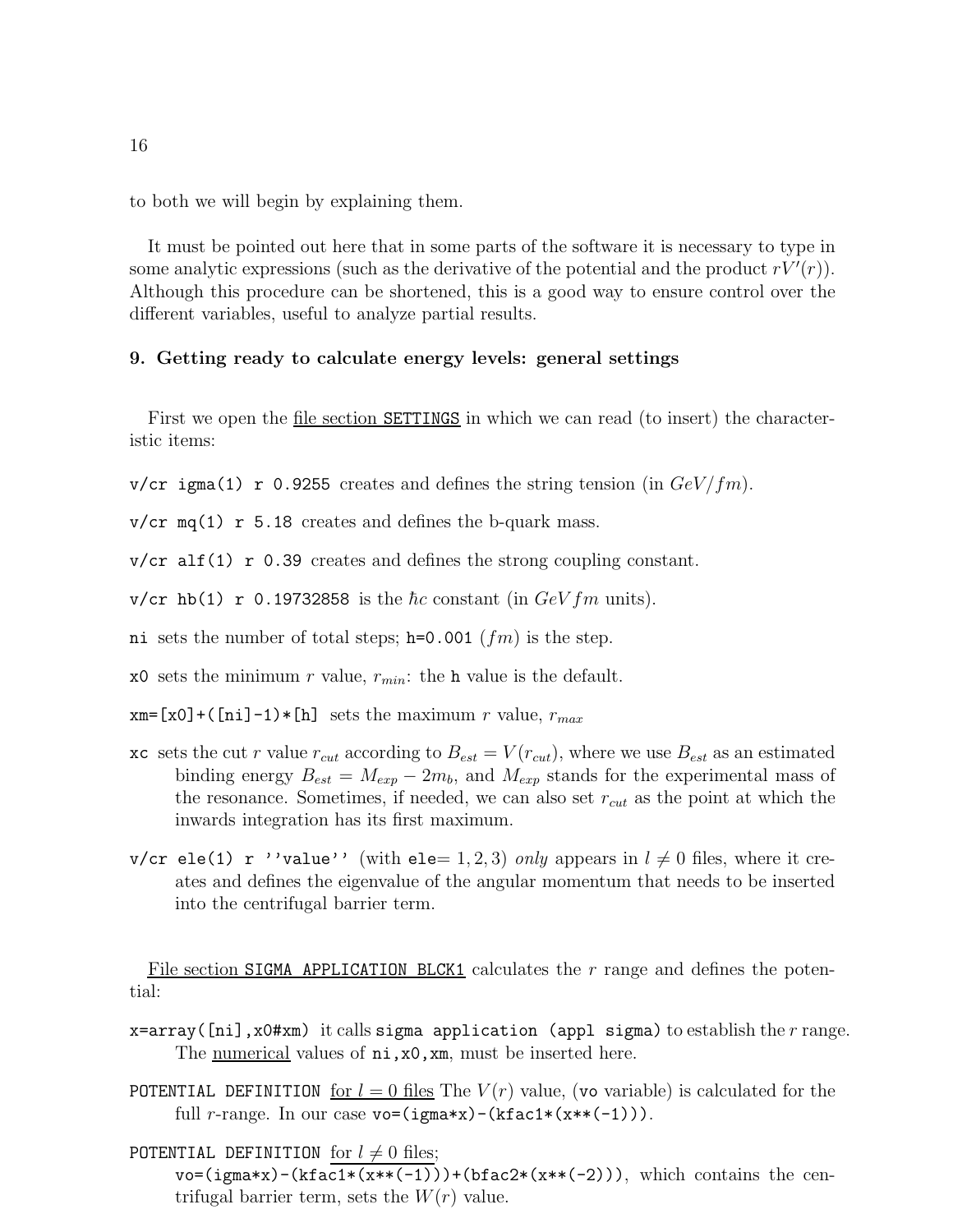ENERGY SETTINGS The programme calls the sigma application (appl sigma) to establish the energy range (using the variable e); here the numerical values of [ne],E-min,E-max must be inserted as follows:

e=array(number of energy steps, minimum energy value# maximum energy value).

- ENERGY BLCK2 to insert the number of energy steps (ne). The programme will calculate the corresponding energy values, e, to cover the full energy range.
- BOUNDARY CONDITIONS this section of the programme runs automatically, the default values are those previously discussed in section 2.2  $u(r \to 0) \sim r^{l+1}$  and  $u(r \to \infty) \sim$

$$
\exp\left[-\frac{\sqrt{2\mu|B_{est}|}}{\hbar}r\right].
$$

those conditions are inserted into the two first values of  $u_{out}(r)$  (uo variable) and  $u_{in}(r)$  (ui variable), respectively

In summary ,we set h, [ni], x0, xm, xc, [ne], E-min, E-max, the potential, and the corresponding constants.

### <span id="page-16-0"></span>9.1. Starting and determination of the bound state energy level

Once we have inserted the previous settings, we write exec bbnia-nl.kum in the PAW interface. The programme then automatically searches for bound states within the  $[E_{min}, E_{max}]$  range. If there is any change of sign in the  $G(E)$  function the programme stops, showing the new energy range  $[E'_{min}, E'_{max}]$  in which the bound state can be found, and it asks for the next instruction

(Type <CR> to continue or Q to quit). We then proceed in an iterative way: to improve the precision of the energy level, we skip the programme (by typing in q) and on opening the file, we type in the new energy range in the ENERGY SETTINGS file section. We then restart the programme and repeat this process until the energy level has the desired tolerance.

Once the programme stops showing a suitable energy range  $[E_{min}^{last}, E_{max}^{last}]$ , we push the enter key. The programme will then ask for the  $final$  (ee(1)) energy eigenvalue, then we type in this value (which could be the mean value of  $[E_{min}^{last}, E_{max}^{last}])$ , and it will calculates automatically the eigenfunctions  $\forall r$ , showing at the screen the normalization proof.

As a final result we get:

- 1 The normalized reduced radial wave function,  $u(r)$  throughout the full range, stored as a [ni]-dimensional vector (y1)
- 2 The  $u^*(r)$   $u(r)$  product  $(in fm^{-1}$  units)which is also stored as a [ni]-dimensional vector ( $\mathbf{fc}$ ). These values can be either displayed in a graph, by typing in  $\mathbf{v}/\mathbf{dr}$   $\mathbf{fc}$ , or obtained numerically (v/wr fc).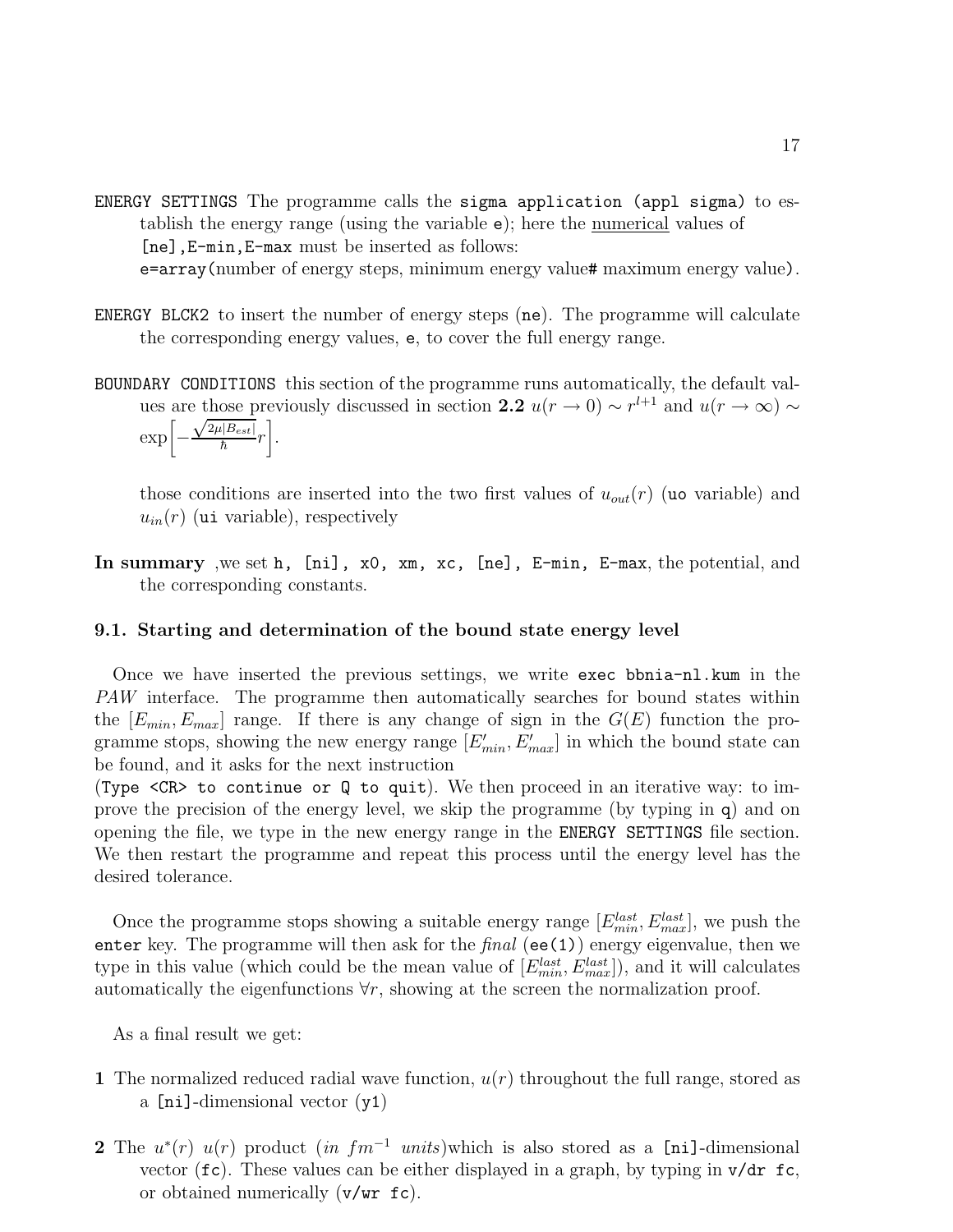# <span id="page-17-0"></span>9.2. Mean square radius

File section \*\*BEGINS SQR(<r2>) CALCULATION\*\*. The software automatically calculates the mean square radius of the state  $(\sqrt{\langle r^2 \rangle})$  according to its expectation value. The [ni]-dimensional variable (fi) to integrate is  $f = f c \cdot xx$ , where xx is the  $r^2$  variable. As this is the final result, this value is stored at the rad variable (in  $fm$  units), and displayed.

# <span id="page-17-1"></span>9.3. Computing the heavy-quark velocity using the virial theorem

# File section \*\*1) <v2>/c2 calculation USING VIRIAL THEOREM\*\*

- 1 The first step is to calculate the expectation value of the product of  $X \cdot \nabla V$ ,  $(\langle rV'(r) \rangle)$ ; to do this, BEFORE running the programme, we must TYPE in its corresponding expression at the variable xdpot. Using our example we must insert:  $xdpot=(igma*x)+(kfac1*(x**(-1)))$
- 2 The programme integrates the variable  $f = f \circ \ast \times d$  and performs the velocity calculation. The result is displayed and stored at the variable v2.

# <span id="page-17-2"></span>9.4. Computing the heavy-quark velocity using the Hamiltonian

### File section \*\*2)  $\langle v2 \rangle / c2$  calculation USING  $\langle H \rangle = \langle T \rangle + \langle V(r) \rangle$ \*\*.

- 1 The programme first calculates the expectation value of the potential  $\langle V(r) \rangle$ . The variable to integrate is ffi, where ffi=vo\*fc. The result is stored at the variable vbar. If desired, it can be read by dropping the comment variable  $*$  at line: \*v/pr vbar.
- 2 It calculates the velocity value using the variables: vbar, the energy eigenvalue, ee, and the inverse of the quark mass, inq, and displays the final result.

# <span id="page-17-3"></span>10. Computing the radial wave function squared and derivatives at the origin

# Square of the radial WFO (For  $l = 0$  states: bbnia-ns.kum files).

File section \*\* BEGINS WAVE FUNCTION AT THE ORIGIN CALCULATION \*\*. First the expectation value of the derivative of the potential  $\langle V'(r) \rangle$  is calculated; to do this, BEFORE the programme runs, we must type in its corresponding expression at the variable dpot. Using our example, we must insert:

 $dpot=(igma)+(kfac1*(x**(-2)))$ 

The variable to integrate is fi, where fi=dpot\*fc. Later, the final calculation is performed and the result is displayed (in  $GeV^3$  units) and stored at the  $\kappa$  provariable.

Square of the first derivative of the radial WFO (For  $l = 1$  states:

bbnia-np.kum files).

File section WAVE FUNCTION DERIVATIVE CALCULATION. General settings are equal than before by changing  $V(r) \to W(r)$ , then the centrifugal barrier term appears (bfac2 $*(x**(-2))$ ). As a result we obtain, according to eq.(35), the squared first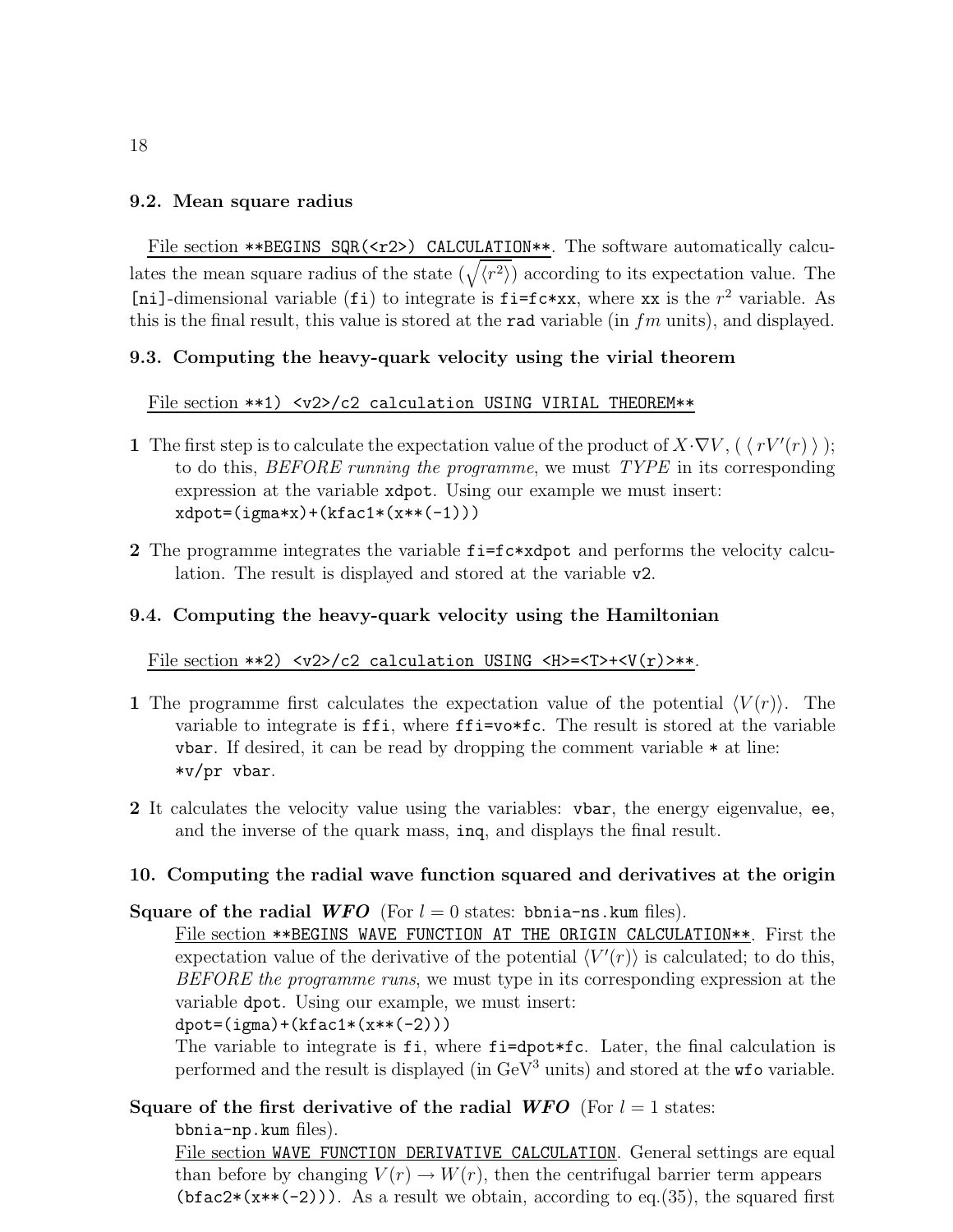derivative of the radial wave function  $|R'_n(r)|^2$  for all r value (in GeV<sup>5</sup> units). The result is stored at the [ni]-dimensional variable derc. Then, to obtain its value at the origin, we must export the (derc) values in order to to extrapolate with an appropriate tool (such as the PAW inner routine vector/fit). By typing in  $v/dr$ derc, we can plot these values to select the range before exporting. To do this numerically type in  $v/wr$  derc.

# Square of the second derivative of the radial WFO (For  $l = 2$  states:

bbnia-nd.kum files).

File Section WAVE FUNCTION DERIVATIVE(2) CALCULATION We obtain, by using the eq.(37), the second derivative of the radial wave function (in GeV<sup>7</sup> units)  $|R''_n(r)|^2$ values for all r, these values are stored at the [ni]-dimensional variable sed2, and ready to be extrapolated.

Square of the third derivative of the radial WFO (For theoretical  $l = 3$  states: bbnia-nf.kum files)

File section WAVE FUNCTION DERIVATIVE(3) CALCULATION. Before starting the programme, we must  $TYPE$  in the corresponding derivative  $W'(r)$  expression into the variable kerd0. Then the programme will calculate the derivative of the kernel,  $k'(r)$ . As a result, according to eq.(38), we have the [ni]-dimensional variable thrd2, which stores the full  $r$ -range of the third derivative of the radial wave function  $|R_n'''(r)|^2$  (in GeV<sup>9</sup> units).

# <span id="page-18-0"></span>10.1. Wave function plot

When a bonia-nl file stops, a plot of the dimensionless reduced wave function can be obtained (from the same PAW screen), by running the routine graph-nl.kumac. We obtain the plot of the **u2** variable as output, which is the  $|u(r)|^2$  value multiplied by the Böhr radius of the resonance,  $a_0 = \hbar/(C_F \alpha_s \mu)$ .

# <span id="page-18-1"></span>11.  $QQ\text{-}onia$  package spin-dependent and  $E1$

This part of the software is organized within QQ-onia package as follows: The file SSplit-nS.kumac allows to calculate the  $n^3S_1 - n^1S_0$  splitting for each n level. The files Split-nP.kumac (n = 1, 2) calculate as example the  $n^3P_J$  and  $n^1P_1$  splitting. There is also a file E1-2S1P.kumac, which analyzes the E1  $2S \rightarrow 1P$  transitions, which has two subroutines named ini-2s.kum and final-1P.kum devoted to generate, respectively, the initial and final states for the matrix element calculation.

SSplit-nS.kumac This file has mainly three blocks: the first one ask for the values of the quark mass (the mq variable), the value of the wave function at the origin (wfo variable), and the quark velocity of the  $nS$  state (v2q variable), whose values can be previously found with the *bbnia-ns.kum* files. Once these values are entered the programme runs automatically; it calculates the quarkonium scale and the  $\alpha_s$  value (alf variable) through the alpha-s Evolution Block. Later using the eq.(41) (the Delta-ss=[M(n3S1)-M(n1S0)]calculation block) it displays the result of the energy splitting (in  $GeV$ ) through the variable deltss.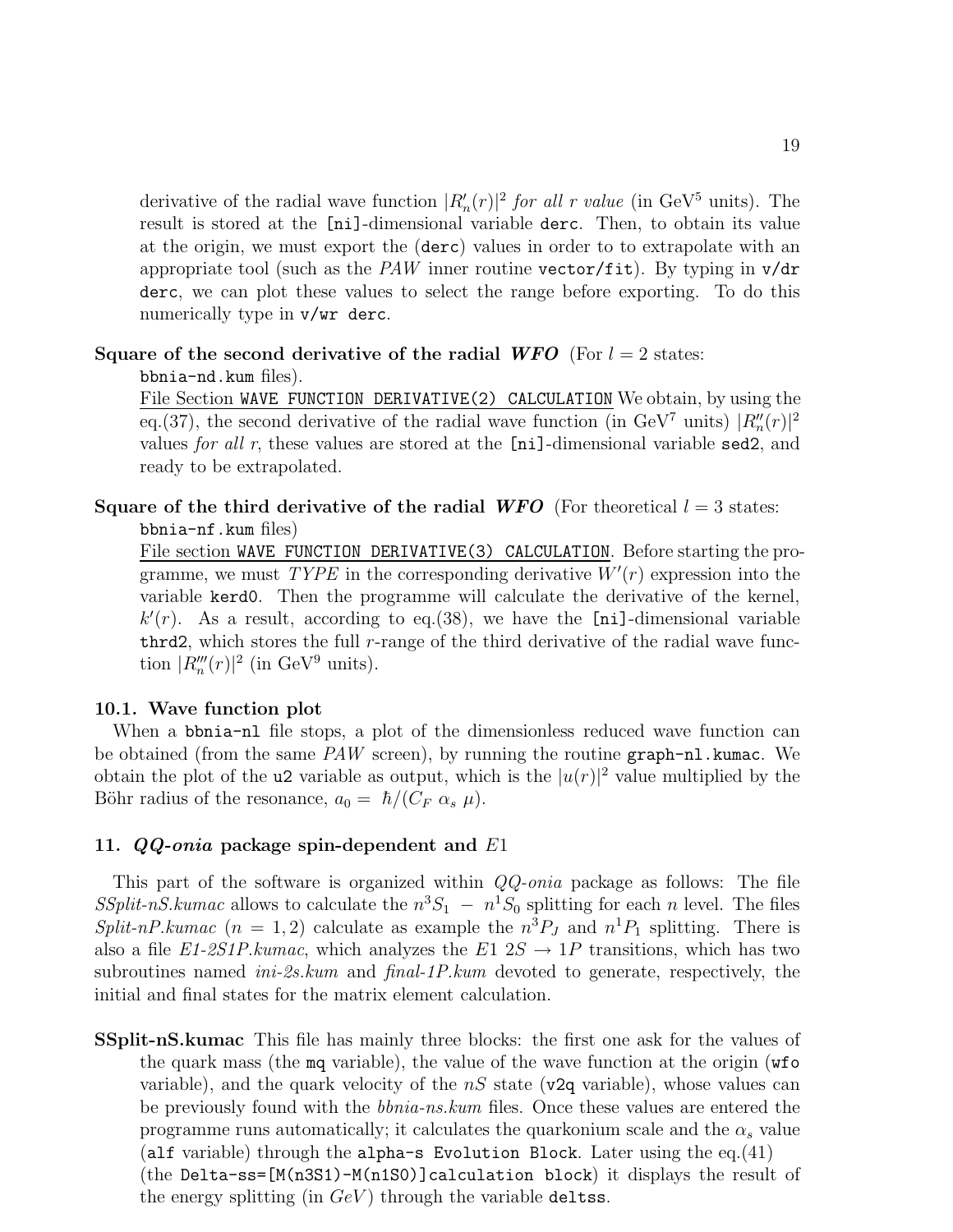Split-nP.kumac The first part of the file generates the centroid wave function,(the GENERATION OF THE CENTROID WAVE FUNCTION-BLOCK. This implies to run first the corresponding *bbnia-np.kum* in order to know the energy eigenvalue, the  $r_{max}$ and  $r_c$  values to be inserted here [We *insert* the energy eigenvalue (ee variable) when the programme ask for it (EIGENVALUE?(GeV)). This block can be performed in other cases by pasting from the bbnia file the part corresponding to the block labeled ONCE ENERGY LEVEL FOR BOUND STATE IS DETERMINED\*\*\*\*\*\*\*\*\*\*\*\*\*\*\* WAVEFUNCTION CALCULATION. At the end of this part we have stored the normalized wave function within the y1 variable. Later the programme will run automatically, it calculates the  $\langle r^{-3} \rangle$  and  $\langle r^{-1} \rangle$  expectation values, evolves the  $\alpha_s$ , and applies the final expression eq.(42). Finally it displays the energy differences and the final  ${}^{3}P_J$  masses [Also the  ${}^{1}P_1$  mass using eq.(43)] by means of

 $M({}^{3}P_J) = \Delta E_J + Mcentroid$ 

where  $\Delta E_J$  is the calculated energy difference of each J and Mcentroid is the centroid mass previously calculated from the bbnia-np.kum file.

E1-2S1P.kumac This file, as a complementary tool, is an example of how to handle  $QQ$ -onia with the E1 transition rates between 2S and the  ${}^{3}P_J$  states. First, the programme calls the ini-2s.kum subroutine in order to create the initial 2S state, which is performed by inserting the results found using the *bbnia-2S.kum* file: the energy eigenvalue (at the Enter the energy eigenvalue line), the  $r_{max}$  and  $r_c$ values; then it generates its corresponding wave function. Later, the software calls the final-1p.kum subroutine and, in the same way, it creates the wave function corresponding to the final state. It must be pointed out that, when we want to modify the common parameters used generating the final and initial states, we perform it within the E1-2S1P.kumac file. The programme then runs automatically: it calculates, using eq.(46), the matrix element  $\langle f|r|i\rangle$  (stored at the me variable in GeV<sup>-1</sup>), the photon energy for each final J (the kph0,1,2 variables, in  $GeV$ ) according to eq.  $(45)$ , later it computes the final values, in keV, by means of the eq.(44), the result is displayed for each  $J = 0, 1, 2$  value through their respective gma0,1,2 variables. The remaining factors and settings are explained and displayed inside the E1-2S1P.kumac file.

### <span id="page-19-0"></span>12. Numerical accuracy

One important issue is determination of the numerical accuracy of the results. Since no complete bottomonium wave function has yet been available, we can make our check using an harmonic oscillator potential, which has a known analytical solution, but it is numerically sensitive (as previously mentioned, this potential exhibits numerical instabilities due to their exponentially growing solutions). It is therefore a good candidate for checking our software.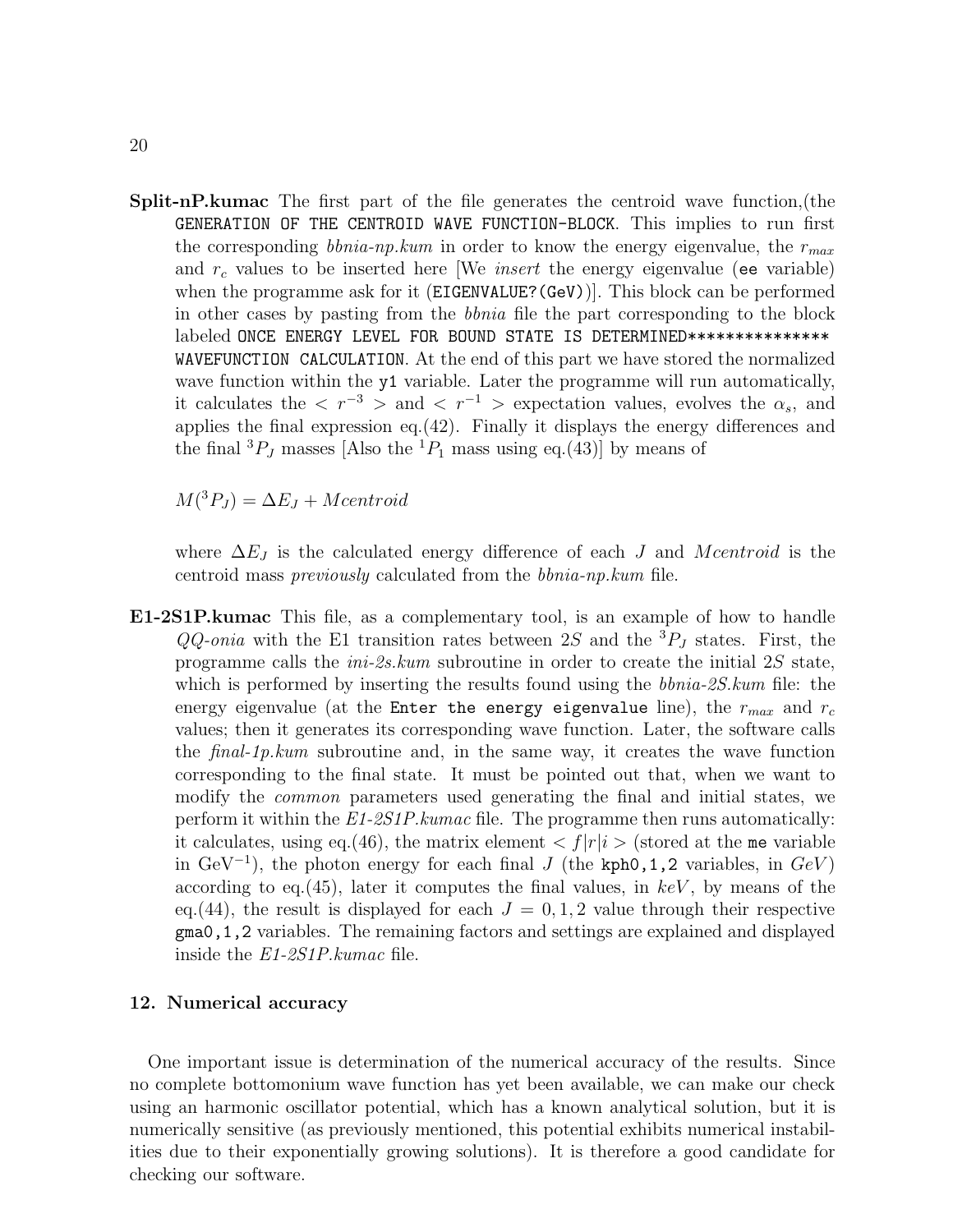We test  $V(r) = \frac{1}{2}\mu \omega^2 r^2$  by inserting it in the file block SIGMA APPLICATION BLCK1, and by inserting in the SETTINGS file section  $\mu = 100 \text{ MeV}/c^2$ ;  $\hbar c = 197.32858 \text{ MeV}/m$ ;  $\omega = 2 \; fm^{-1}c$ . As boundary conditions [\[9\]](#page-29-8) we use  $u(r \to 0) \sim r^{l+1}$  and for  $u(r \to \infty) \sim$  $e^{-\beta r^2}$ , where  $\beta = \frac{\mu \omega}{\hbar c}$ .

The analytical energy levels are  $E(n, l) = (2n + l + \frac{3}{2})$ 2  $\bigg) \hbar \omega.$ 

The reduced wave functions expressed in terms of the generalized Laguerre polynomials [\[9\]](#page-29-8) are:

$$
u_{nl}(r) = \left[\frac{2n!\alpha^3}{\Gamma(n+l+3/2)}\right]^{1/2} r (\alpha r)^l L_n^{l+1/2}(\alpha^2 r^2) e^{-\alpha^2 r^2/2}
$$
 (47)

We then analyze levels  $1S \equiv (0,0); 2S \equiv (1,0)$  and  $2D \equiv (1,2)$ . The results can be found in Table 4.

Table 4

| Harmonic oscillator results. |  |  |
|------------------------------|--|--|
|------------------------------|--|--|

| Energy level (MeV) | Analytic | Numeric  |
|--------------------|----------|----------|
| E(0,0)             | 591.986  | 591.999  |
| E(1,0)             | 1381.330 | 1381.315 |
| E(2,1)             | 2170.614 | 2170.628 |

- $(0,0)$ LEVEL Taking  $r_{cut}$  as the turning point (using  $E(0,0) = V(r_{cut})$ ), we find that  $r_{cut} = 1.72$  fm with  $r_{max} = 5$  fm and  $r_{min} = h$ , with a step  $h = 0.01$  fm, thus  $[ni] = 500$ . We start searching for the associated energy level through the range  $E(0,0) \in [400, 800] \text{MeV}$ , with an energy step of  $\Delta_E = 1 \text{ MeV}$ , i.e.  $[ne] = 401$ .
- $(1,0)$ **LEVEL** We repeat the procedure, but now  $r_{cut} = 2.6$  fm with  $r_{max} = 5.6$  fm, thus  $[ni] = 560$ ; starting with an energy range  $E(1,0) \in [1100, 1500]$ MeV, and an energy step of  $\Delta_E = 1$  MeV.
- (1,2)LEVEL First the centrifugal barrier term  $\frac{\hbar^2 l(l+1)}{2\mu r^2}$  must be added to SIGMA APPLICATION BLCK1. We use  $r_{cut} = 1.08$   $fm, r_{max} = 6$   $fm,$  with an energy range  $E(1, 2) \in [1900, 2300] \text{MeV}, \Delta_E = 1 \text{ MeV}.$

Concerning the reduced radial wave functions  $u(r)_{nl}$ , in all cases, we find a deviation of less than 1% with respect to the exact value from eq.(47). Figure 1 shows the result for the  $u(r)_{12}$  case; Figure 2 shows its corresponding  $\Delta |u(r)|_{12}^2/|u(r)|_{12}^2$  relative error (in %).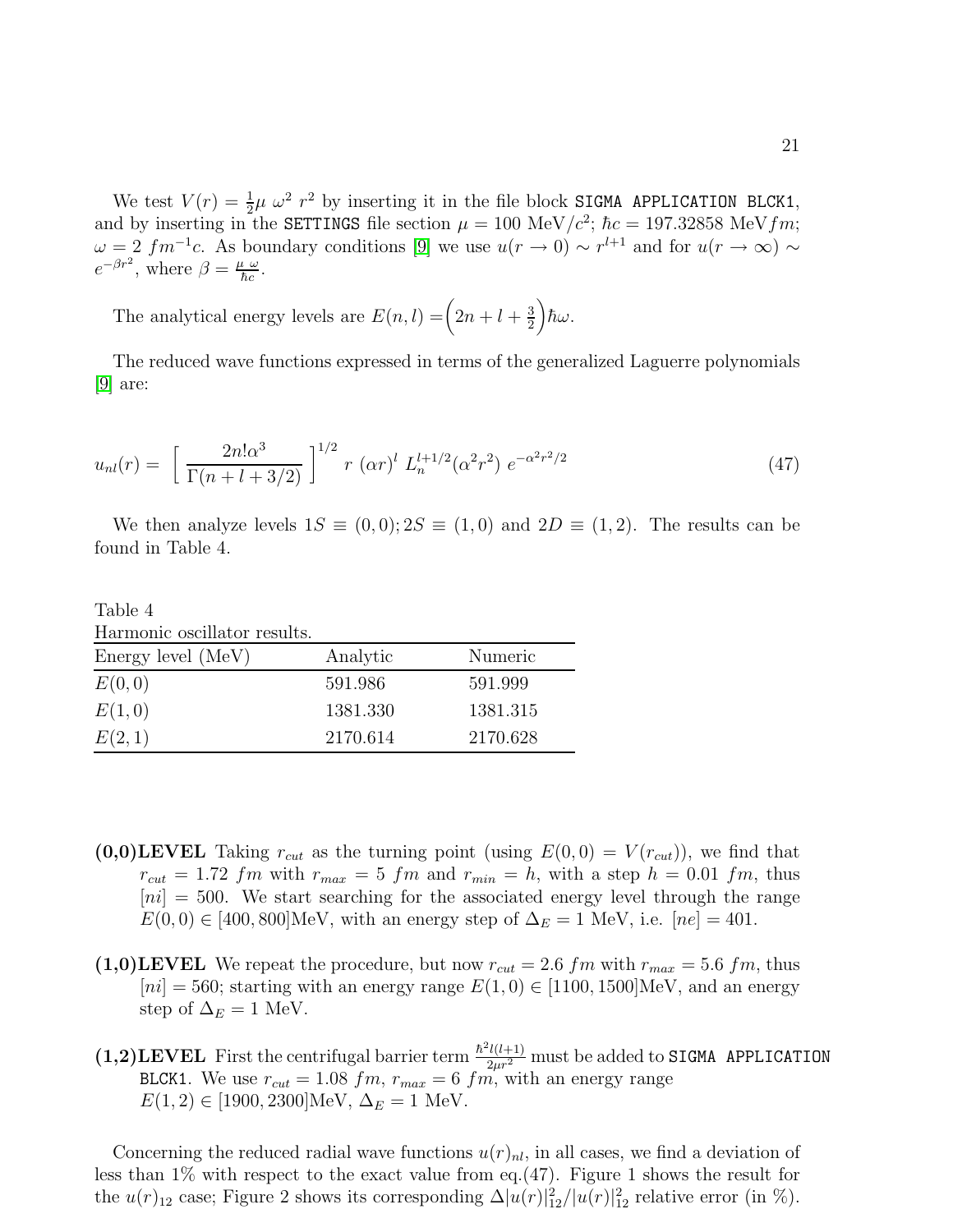

Figure 1. Harmonic oscillator  $(n = 1, l = 2)$  reduced wave function.

### <span id="page-21-0"></span>13. An example: Numerical Results

To illustrate how to the QQ-onia package runs, all attached bbnia-nl.kum files can be opened; their corresponding settings are listed inside. Here, we will focus on the  $\Upsilon(1S)$ case (bbnia-1s.kum file) in order to explain some relevant details.

We look for the lowest state of the  $b\overline{b}$  family. First we estimate its energy eigenvalue,  $B_{est}^{1S}$ , from the experimental data [\[14\]](#page-29-13), then  $B_{est}^{1S} = M_{exp}^{1S} - 2m_b = -0.8997 \ GeV$ , (with  $M_{exp}^{1S} = 9.4603 \text{ GeV}$  and  $m_b = 5.18 \text{ GeV}$ . To ensure that we find the lowest state we set a wide energy range below the  $B_{est}^{1S}$ , thus we start typing at ENERGY SETTINGS section a trial energy range  $B^{1S} \in [-5, 0.1]$  GeV with an energy step of  $\Delta_E = 0.5$  GeV, i.e. [ne] = 11.

Using  $B_{est}^{1S} = V(r_{cut})$ , we find  $r_c \approx 0.1$  fm (alternatively, instead of  $B_{est} = V(r_{cut})$ , we can take the  $r_c$  point where the inwards integration has its first maximum). To ensure the asymptotic conditions we then take  $r_{max} = 1.0$  fm; taking  $h = 0.001$  fm, the number of steps is  $[ni] = 1000$ .

We type in exec bbnia-1s. kum at  $PAW$  screen, then the programme runs until it stops displaying:

```
bound state around
E(10) = -0.5E(11) = 0Type <CR> to continue or Q to quit
```
This is the new energy range (in GeV) within which we can find the eigenvalue of the bound state. We then stop the programme (q) and insert these new values at the ENERGY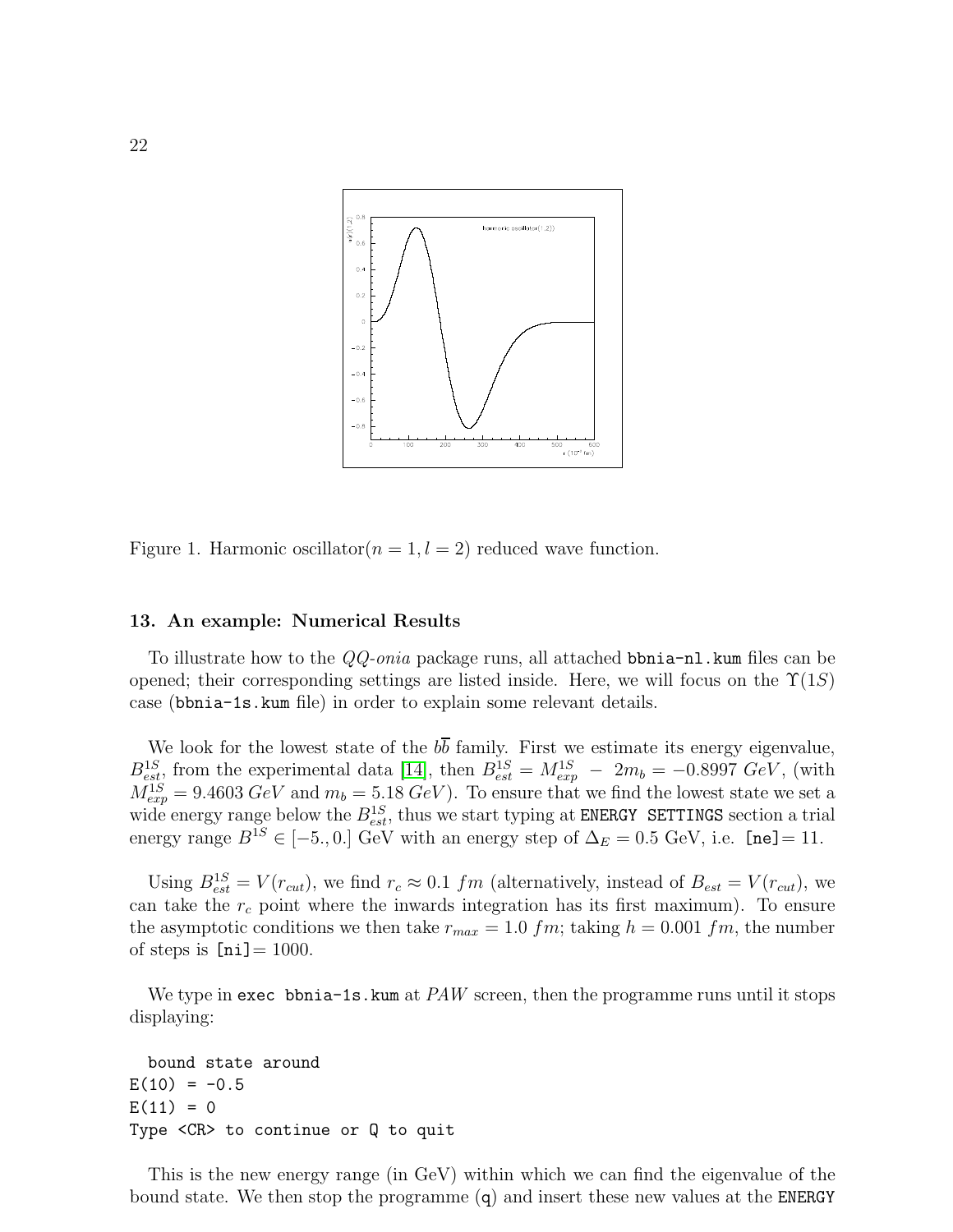

Figure 2. Harmonic oscillator  $(n = 1, l = 2)$  relative error.

SETTINGS section and restart the programme. We repeat the procedure, and after five iterations the screen displays:

bound state around  $E(10) = -0.170209$  $E(11) = -0.170208$ Type <CR> to continue or Q to quit

As there is sufficient precision, when we press the enter key, the screen shows:

BOUND STATE ENERGY?  $EE(1)$ 

We then take the mean value of the above quantities  $-0.1702085$  (GeV) as the eigenvalue, and type it in at the screen.

EE(1) -0.1702085

As the calculated eigenvalue  $B_{calc}^{1S}$  does not match the  $B_{est}^{1S}$  value, we can establish a scale factor  $(F)$  to be applied to the whole spectrum:

$$
F = M_{exp}^{1S} - (2m_b + B_{calc}^{1S})
$$

(Alternatively, we can redefine the quark mass according to  $2m'_b \equiv 2m_b + F$ ). The masses of the higher states  $M_{calc}^{nl}$  can therefore be obtained from

$$
M_{calc}^{nl} = 2m_b + B_{calc}^{nl} + F
$$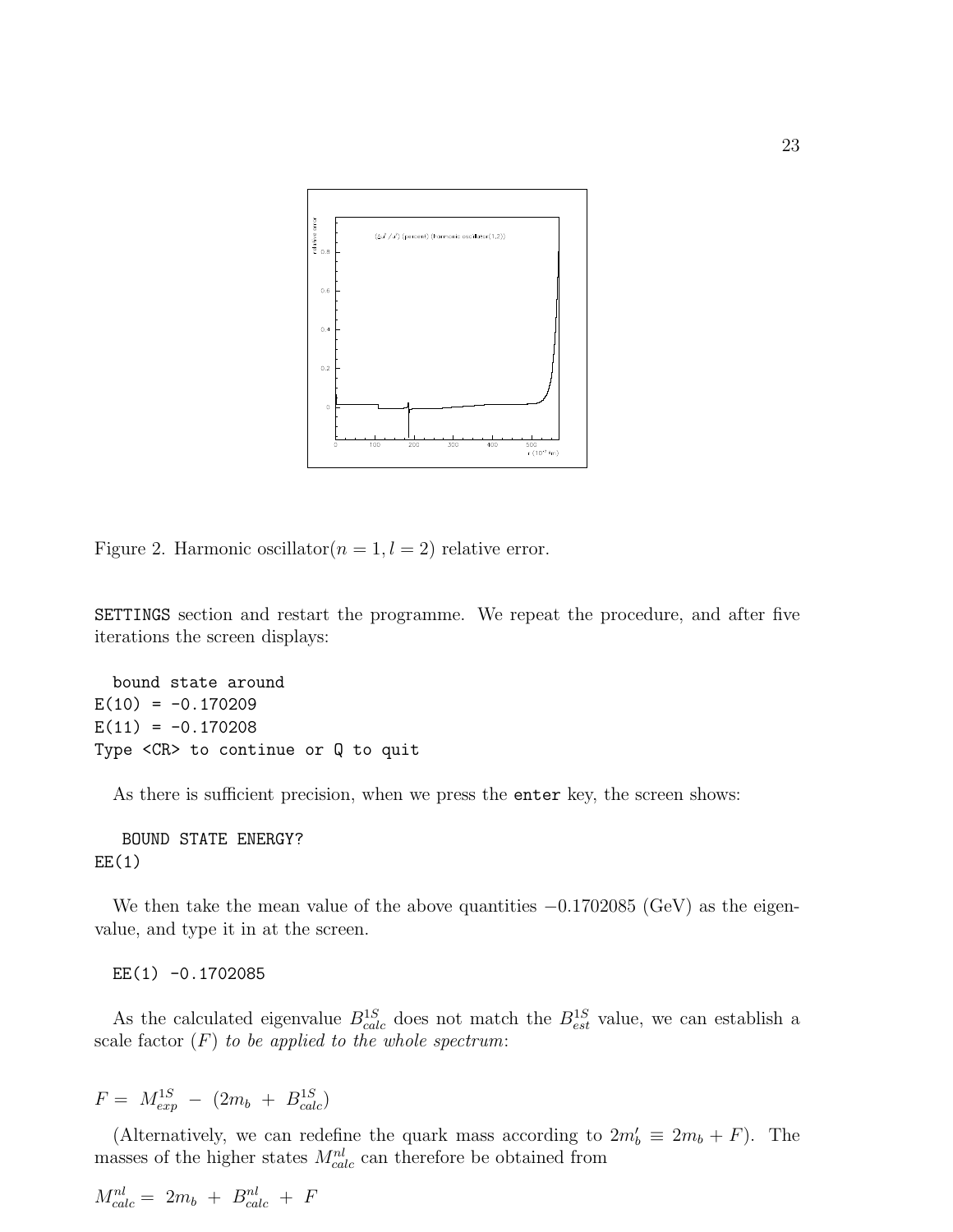where,  $B_{calc}^{nl}$  stands for the calculated energy eigenvalue obtained from the software for each higher state.

In Table 5 the results for the masses of several resonances can be found.

| Coulomb plus linear potential: mass results (in GeV units). |                   |                 |                            |  |  |  |
|-------------------------------------------------------------|-------------------|-----------------|----------------------------|--|--|--|
| $b\bar{b}$ LEVEL                                            | Experimental mass | Mass from $[6]$ | Mass from $QQ\text{-}onia$ |  |  |  |
| $\Upsilon(1S)$                                              | 9.4603            | $9.4603^a$      | $9.4603^a$                 |  |  |  |
| $\chi(1P)^b$                                                | 9.9001            | 9.96            | 9.9584                     |  |  |  |
| $\Upsilon(2S)$                                              | 10.02326          | 10.05           | 10.02772                   |  |  |  |
| $\Upsilon(1D)$                                              | 10.1622           | 10.20           | 10.2080                    |  |  |  |
| $\chi(2P)^b$                                                | 10.2620           | 10.31           | 10.3125                    |  |  |  |
| $\Upsilon(3S)$                                              | 10.3553           | 10.40           | 10.3971                    |  |  |  |
| $b\overline{b}(4F)^c$                                       |                   |                 | 10.3995                    |  |  |  |
| $\Upsilon(4S)$                                              | 10.5794           | 10.67           | 10.6739                    |  |  |  |

Table 5

(a) used to set the ground level in both references

(b)  $\chi_{bJ}(nP)$  centroid (c) Theoretical level

After inserting the energy eigenvalue  $EE(1)$ , the programme will calculate the remaining quantities automatically: it first shows the normalization check and then displays a plot of the fc value.

# normalization proof  $NNOR(1) = 1$

It continues to show the value of the square of the wave function at the origin RADIAL WAVEFUNCTION AT THE ORIGIN (in  $\text{GeV}^3$ )  $WFO(1) = 14.0927$ 

If we run a  $l \neq 0$  file, we do not see this screen but when the programme finishes we can export the corresponding  $|R_n^{(l)}(r)|^2(\forall r)$  and extrapolate.

Table 6 summarizes the results for the square of the WFO (or its derivatives).

After the WFO value, the calculation for the mean square radius calculation from the 1S file will show  $\text{SQR}(\langle r^2 \rangle)$  (in fm)  $RAD(1) = 0.201043$ 

The results for each resonance can be seen in Table 7.

24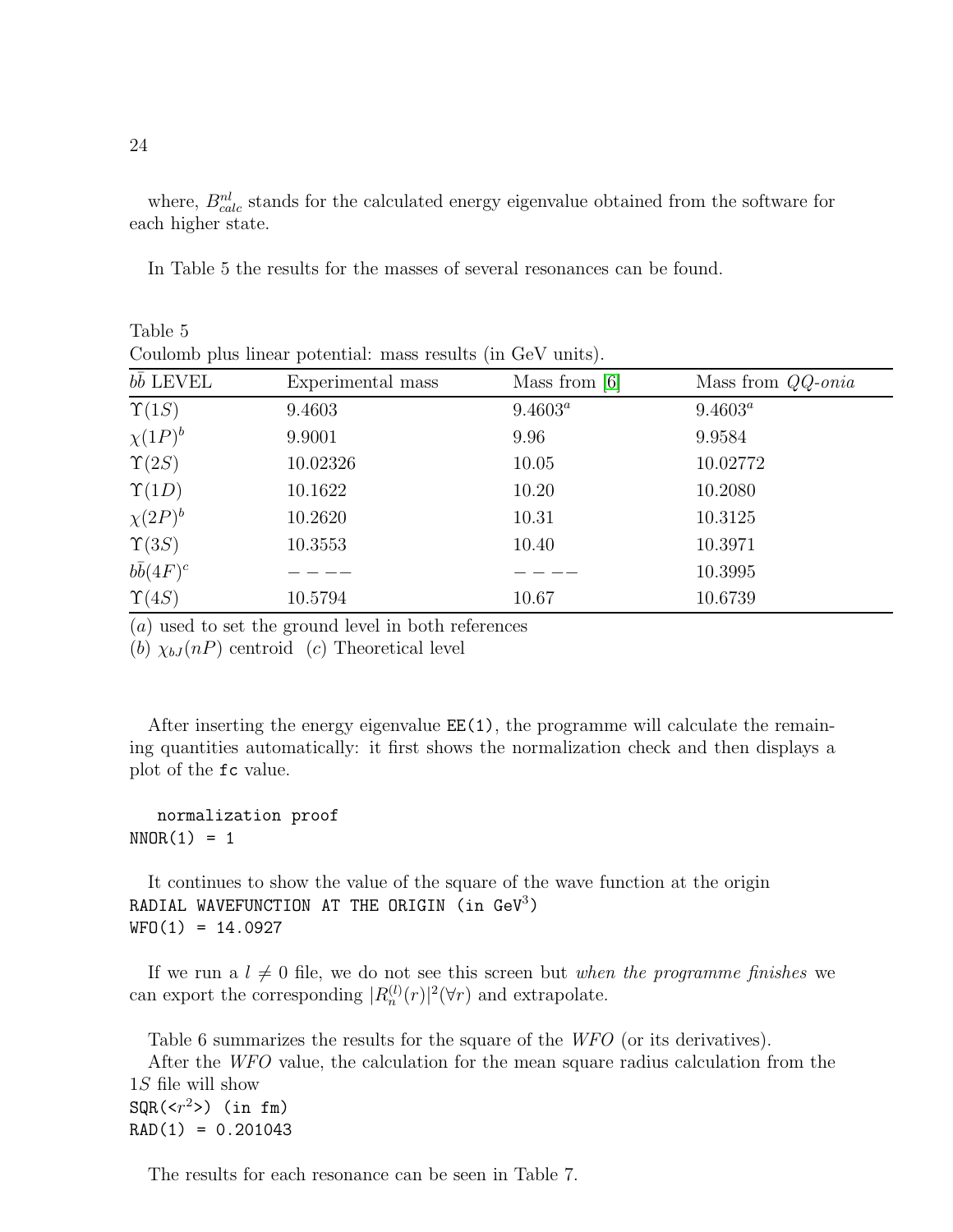| $b\overline{b}$ LEVEL | $ R_n^{(l)}(0) ^2$ from $QQ$ -onia | $ R_n^{(l)}(0) ^2$ from [16] |
|-----------------------|------------------------------------|------------------------------|
| $\Upsilon(1S)$        | 14.09                              | 14.05                        |
| $\chi(1P)$            | 2.062                              | 2.067                        |
| $\Upsilon(2S)$        | 5.947                              | 5.668                        |
| $\Upsilon(1D)$        | 0.835                              | 0.860                        |
| $\chi(2P)$            | 2.440                              | 2.438                        |
| $\Upsilon(3S)$        | 4.276                              | 4.271                        |
| $b\overline{b}(4F)^c$ | 0.551                              | 0.563                        |
| $\Upsilon(4S)$        | 3.675                              | 3.663                        |

Table 6 Coulomb plus linear potential:  $|R_n^{(l)}(0)|^2$  values in  $(GeV)^{(3+2l)}$  units.

Table 7 Coulomb plus linear potential: mean square radius (in  $fm$ ).

| bb LEVEL         | from $QQ$ -onia | $\langle r^2 \rangle$<br>from $[6]$ |
|------------------|-----------------|-------------------------------------|
| $\Upsilon(1S)$   | 0.20            | 0.20                                |
| $\chi(1P)$       | 0.38            | 0.39                                |
| $\Upsilon(2S)$   | 0.46            | 0.48                                |
| $\Upsilon(1D)$   | 0.52            | 0.53                                |
| $\chi(2P)$       | 0.63            | 0.64                                |
| $\Upsilon(3S)$   | 0.71            | 0.72                                |
| $b\bar{b}(4F)^c$ | 0.64            |                                     |
| $\Upsilon(4S)$   | 0.91            | 0.92                                |

Finally, the 1S file displays the velocity result obtained applying the two methods

 $(\langle v^2 \rangle / c^2)$  [virial theorem]  $V2(1) = 0.0962335$  $(\langle v^2 \rangle / c^2)$  [<H>=<T>+<V>] V2A(1) = 0.0962476

and the corresponding results for each case can be seen in Table 8.

Finally, as an illustrative example, one can observe in Figure 3 the dimensionless  $\Upsilon(1S)$ reduced wave function taken from the graph-nl.kumac file.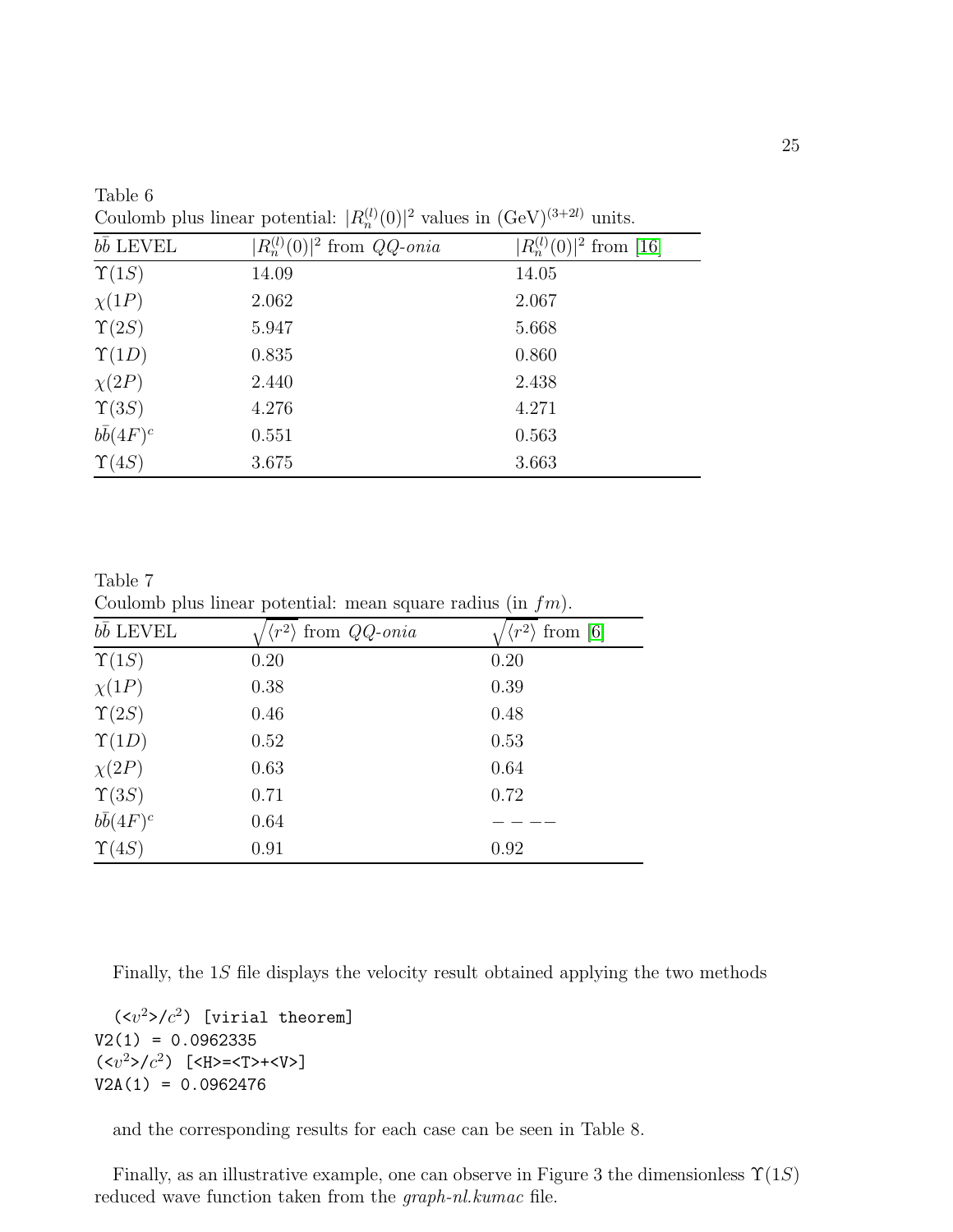

Figure 3.  $\Upsilon(1S)$  reduced wave function.

### <span id="page-25-0"></span>14. More results using another potential

As a further example, we present results obtained using a Leading Order potential for a heavy quarkonia system

$$
V^{\text{LO}} = V^{(0)} + \frac{V^{(1)}}{m_b}
$$

which contains a  $V^{(0)}$  static term (which could be a Coulomb plus linear potential), and an additional  $O(1/m)$  piece whose contribution is comparable to the static part. From Lattice analysis [\[18](#page-29-17)[,19\]](#page-29-18), we set the explicit form of this potential as follows (the so called Cornell-modified potential, see [\[20\]](#page-29-19) and references therein for a complete description):

$$
V_{Cor-mod}(r) = -\frac{c}{r} - \frac{c'}{r^2} + \sigma r + \mu
$$
\n(48)

The values of parameters  $m_b, c, c', \sigma$  and  $\mu$  were obtained by applying a fitting procedure to the bottomonium spectrum (using  $\Upsilon(1S)$  and  $\Upsilon(2S)$  states), not from Lattice estimates. From the fit we obtained the following values for the parameters of the potential:  $m_b = 4.7 \text{ GeV}, (\mu = 0)$ 

$$
\sigma = 0.217 \text{ GeV}^2
$$
,  $c = 0.400$ ,  $c' = 0.010 \text{ GeV}^{-1}$ 

Here, the quark mass redefinition according to  $2m'_b \equiv 2m_b + F$  was used.

The values of the predicted masses, square of the WFOs (or their derivatives) , and other parameters of interest for different bottomonium states obtained using this potential are shown in Table 9. Its it possible to observe an excellent agreement with experimental mass values.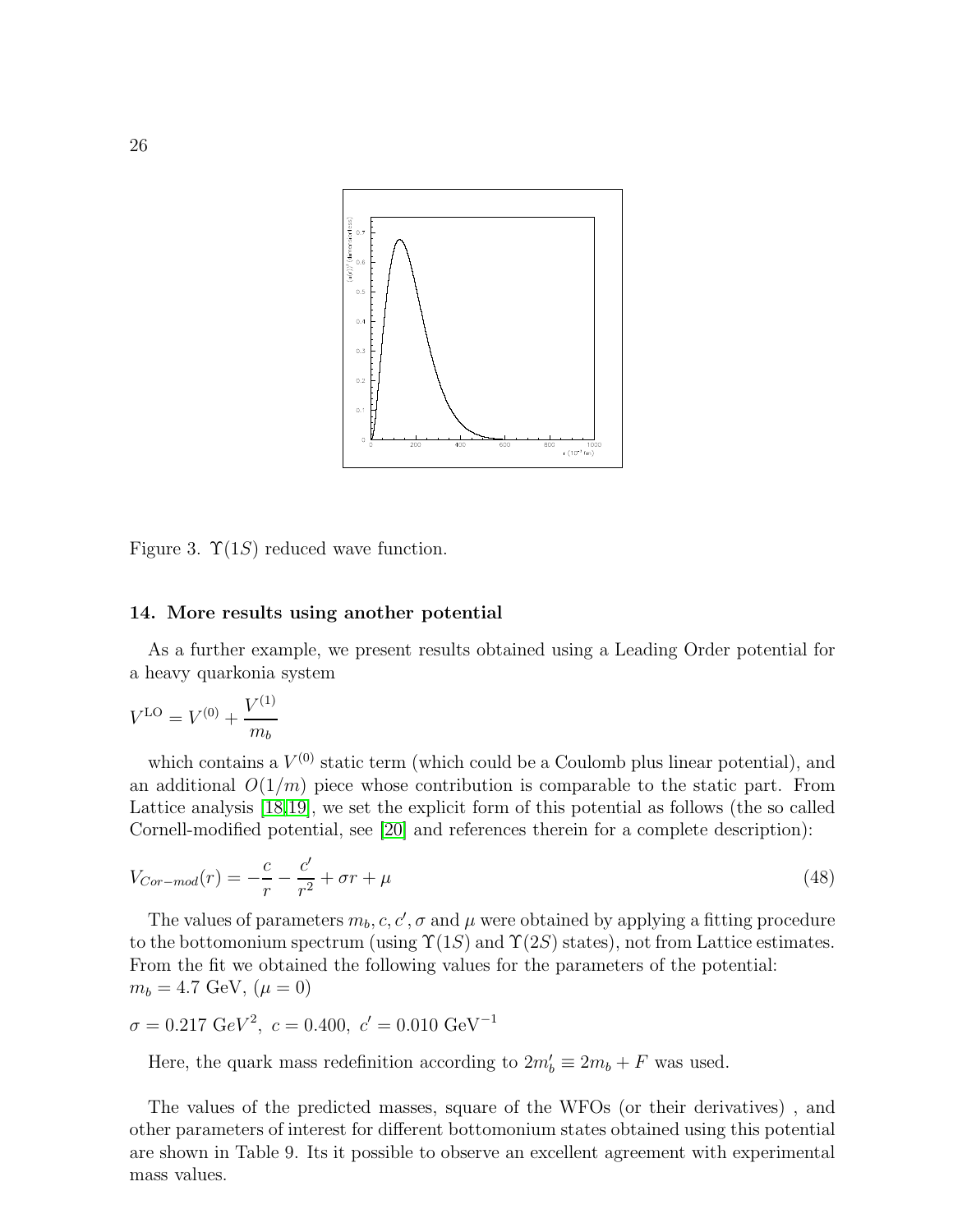| bb LEVEL         | from $QQ$ -onia <sup>a</sup><br>$\langle v^2 \rangle$ | from $[6]$ |
|------------------|-------------------------------------------------------|------------|
| $\Upsilon(1S)$   | 0.096                                                 | 0.096      |
| $\chi(1P)$       | 0.065                                                 | 0.065      |
| $\Upsilon(2S)$   | 0.078                                                 | 0.076      |
| $\Upsilon(1D)$   | 0.067                                                 | 0.067      |
| $\chi(2P)$       | 0.075                                                 | 0.076      |
| $\Upsilon(3S)$   | 0.085                                                 | 0.085      |
| $b\bar{b}(4F)^c$ | 0.073                                                 |            |
| $\Upsilon(4S)$   | 0.096                                                 | 0.097      |

Table 8 Coulomb plus liner potential: velocities  $\langle v^2 \rangle$ .

a : Results doubly checked from Hamiltonian and Virial methods.

### Table 9

Values of the predicted and experimental masses (in GeV), square of the WFO (or derivative) in  $\text{GeV}^{3+2l}$ , mean square radius (in fm) and the typical quark velocity for the  $\Upsilon(1S, 2S, 3S, 4S), \chi_b(1P, 2P)$  and  $\Upsilon(1D)$  states for the Cornell-modified potential.

| Resonance      | Mass    | Exp.    | $ R_{nl}^l(0) ^2$ | $\langle r^2 \rangle^{1/2}$ | $\langle v^2 \rangle$ |
|----------------|---------|---------|-------------------|-----------------------------|-----------------------|
| $\Upsilon(1S)$ | 9.4603  | 9.4603  | 12.65             | 0.23                        | 0.094                 |
| $\chi_b(1P)$   | 9.8929  | 9.9001  | 1.409             | 0.40                        | 0.071                 |
| $\Upsilon(2S)$ | 10.0236 | 10.0233 | 6.444             | 0.51                        | 0.091                 |
| $\Upsilon(1D)$ | 10.1476 | 10.1622 | 0.562             | 0.53                        | 0.078                 |
| $\chi_b(2P)$   | 10.2729 | 10.2600 | 1.854             | 0.63                        | 0.089                 |
| $\Upsilon(3S)$ | 10.3750 | 10.3552 | 5.404             | 0.71                        | 0.103                 |
| $\Upsilon(4S)$ | 10.6477 | 10.5794 | 5.194             | 0.88                        | 0.120                 |

# <span id="page-26-0"></span>15. Spin-dependent splittings and  $E1$  width: Numerical Results

In this section we show some results from the above mentioned files. We would like to stress that such results are not exhaustive, but just to illustrate how QQ-onia runs.

 $n^3S_1 - n^1S_0$  splitting: In Table 10 we summarize the results obtained for the  $n^3S_1$  $n<sup>1</sup>S<sub>0</sub>$  splitting running the *SSplit.kumac* file using different potentials. According to section 6, the parameters involved in this calculation are: the heavy-quark mass, its corresponding velocity, and the radial wave function at the origin (rWFO). We present our results from QQ-onia using first the set of parameters from the Cornell potential [\[6\]](#page-29-5). We also calculate the splitting employing the parameters from the Buchmüller and Tye (B-T) QCD-motivated potential [\[21\]](#page-29-20). Lastly, we have reobtained as a final check the hyperfine splitting of a Coulomb plus Linear Potential of Ref.[\[22\]](#page-29-21) (for the particular case  $\nu = 1$ ).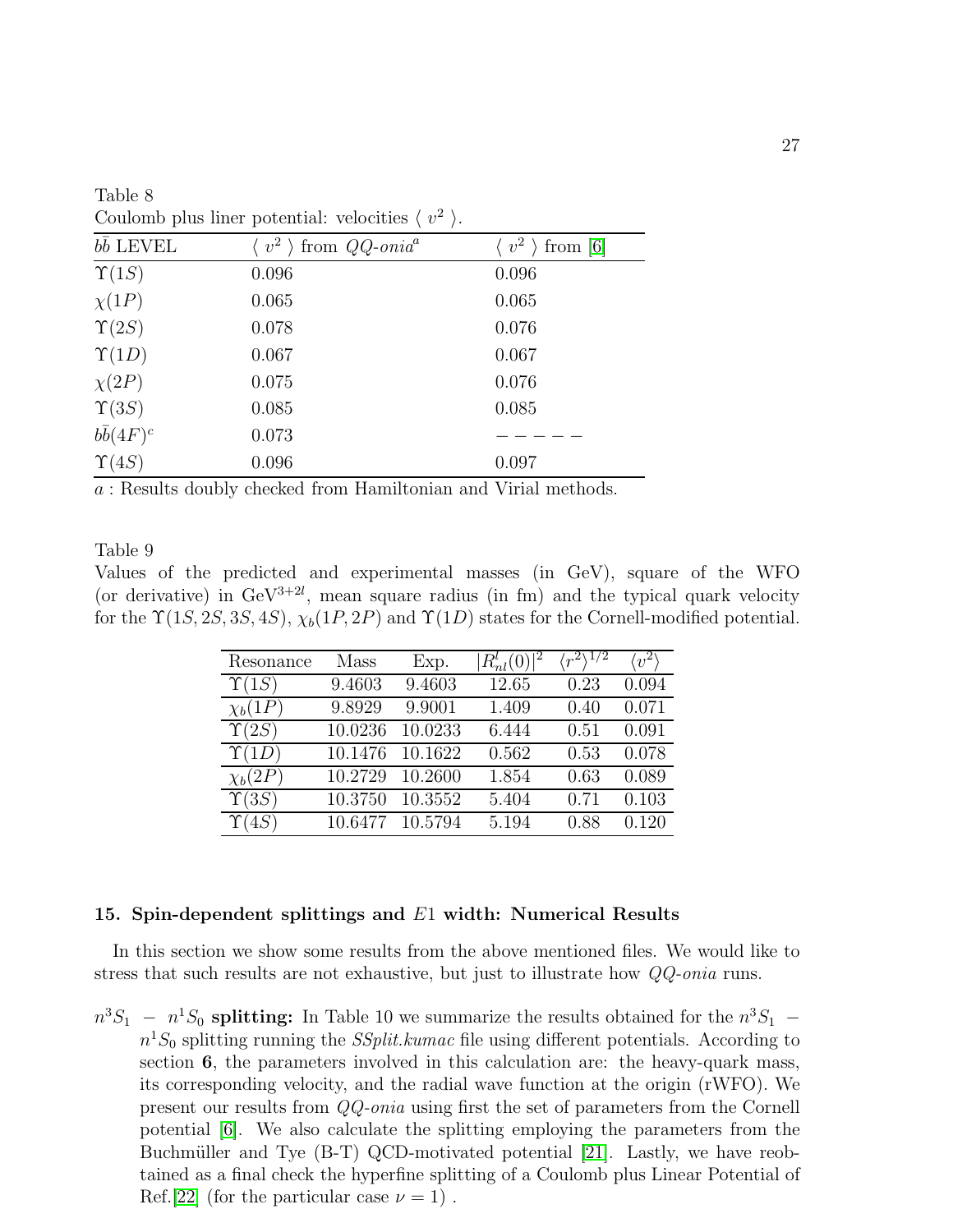| Table 10                                              |                      |                  |                       |                           |  |  |
|-------------------------------------------------------|----------------------|------------------|-----------------------|---------------------------|--|--|
| $\Delta M = M({}^3S_1) - M({}^1S_0)$ values (in MeV). |                      |                  |                       |                           |  |  |
| $nS$ level                                            | $\Delta M_{Cornell}$ | $\Delta M_{B-T}$ | $\Delta M_{CpL-type}$ | $\Delta M_{Experimental}$ |  |  |
| 1S                                                    | 135                  | 74               | 66                    | 71.4                      |  |  |
| 2S                                                    | 57                   | 38               | 44                    |                           |  |  |
| 3S                                                    | 42                   | 28               | 33                    |                           |  |  |
|                                                       |                      |                  |                       |                           |  |  |

Parameters employed  $[|R_{n0}(0)|^2(\text{GeV}^3)$  and  $m_b(\text{GeV})$  ]: Cornell:  $m_b = 5.18$ ,  $|R_{10}(0)|^2 = 14.06$ ,  $|R_{20}(0)|^2 = 5.668$ ,  $|R_{30}(0)|^2 = 4.271$ B-T:  $m_b = 4.88$ ,  $|R_{10}(0)|^2 = 6.477$ ,  $|R_{20}(0)|^2 = 3.324$ ,  $|R_{30}(0)|^2 = 2.474$ CpL-type:  $m_b = 5.1$ ,  $|R_{10}(0)|^2 = 6.173$ ,  $|R_{20}(0)|^2 = 4.027$ ,  $|R_{30}(0)|^2 = 3.080$ 

A comment is in order here. Recently the BaBar collaboration has claimed the discovery of the long-awaited  $\eta_b(1S)$  state [\[23\]](#page-29-22). Its observed mass ( $\simeq 9.389 \text{ GeV}$ ) is somewhat lower than expected yielding a somewhat large hyperfine splitting. As can be seen in Table 10, the Cornell potential provides the largest deviation (by excess!), obviously due to the fact that this potential yields the largest value for the rWFO, while the rWFO values from the B-T and CpL-type potential are considerably smaller. In fact, let us note that the Buchmuller-Tye model provides an excellent agreement with the experimental result.

Table 11  $n(^3P_J)$  and  $n(^1P_1)$  Masses (in GeV); Cornell potential.

| $\frac{n_0}{2}$ $\frac{1}{2}$ $\frac{1}{2}$ $\frac{1}{2}$ $\frac{1}{2}$ $\frac{1}{2}$ $\frac{1}{2}$ $\frac{1}{2}$ $\frac{1}{2}$ $\frac{1}{2}$ $\frac{1}{2}$ $\frac{1}{2}$ $\frac{1}{2}$ $\frac{1}{2}$ $\frac{1}{2}$ $\frac{1}{2}$ $\frac{1}{2}$ $\frac{1}{2}$ $\frac{1}{2}$ $\frac{1}{2}$ $\frac{1}{2}$ $\frac{1}{2}$ |                  |              |  |  |
|-----------------------------------------------------------------------------------------------------------------------------------------------------------------------------------------------------------------------------------------------------------------------------------------------------------------------|------------------|--------------|--|--|
| $nS$ level                                                                                                                                                                                                                                                                                                            | $QQ\text{-}onia$ | Experimental |  |  |
| $1^3P_0$                                                                                                                                                                                                                                                                                                              | 9.867            | 9.860        |  |  |
| $1^3P_1$                                                                                                                                                                                                                                                                                                              | 9.893            | 9.893        |  |  |
| $1^{1}P_{1}$                                                                                                                                                                                                                                                                                                          | 9.900            |              |  |  |
| $1^3P_2$                                                                                                                                                                                                                                                                                                              | 9.911            | 9.913        |  |  |
| $2^3P_0$                                                                                                                                                                                                                                                                                                              | 10.236           | 10.232       |  |  |
| $2^3P_1$                                                                                                                                                                                                                                                                                                              | 10.256           | 10.255       |  |  |
| $2^1P_1$                                                                                                                                                                                                                                                                                                              | 10.262           |              |  |  |
| $2^3P_2$                                                                                                                                                                                                                                                                                                              | 10.271           | 10.269       |  |  |

- $n^3 P_J$  and  $n^1 P_1$  splitting: In Table 11 we summarize the results obtained from the  $Split-nP.kumac$  files using the Cornell potential, in accordance with eqs.(42, 43), to be compared with the experimental data from [\[14\]](#page-29-13).
- E1  $2(^{3}S_{1}) \rightarrow 1(^{3}P_{J})$  Transitions: To illustrate this point we show in Table 12 the result obtained from the E1-2S1P.kumac file, in accordance with eq.(44). The Cornell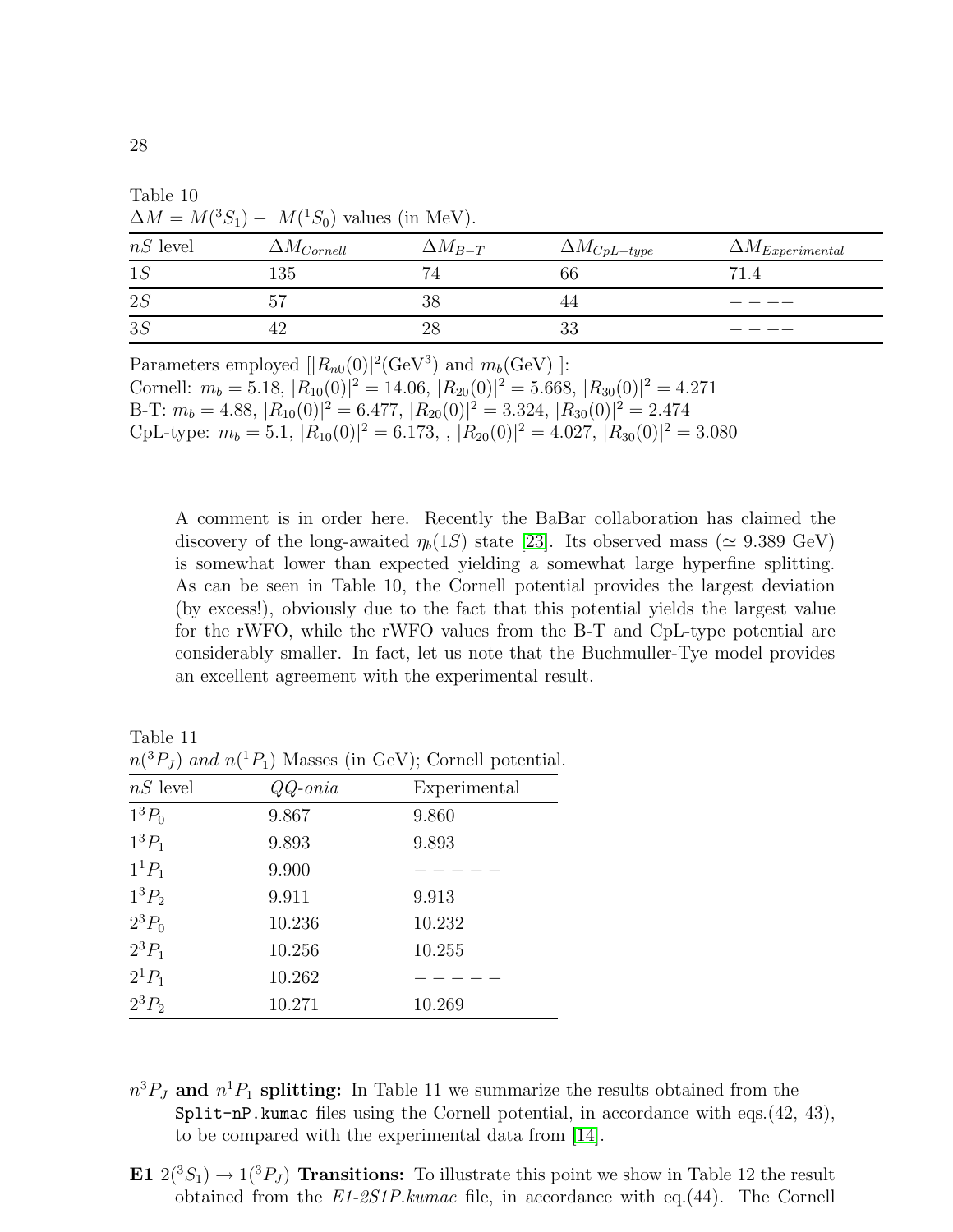| Table 12                                                                                             |                                                              |      |                 |  |  |
|------------------------------------------------------------------------------------------------------|--------------------------------------------------------------|------|-----------------|--|--|
| E1 $[2(^3S_1) \rightarrow 1(^3P_J)]$ . From $QQ$ -onia $\lt f  r  i \gt = 1.6915 \text{ GeV}^{-1}$ . |                                                              |      |                 |  |  |
|                                                                                                      | Final state Photon energy (MeV) Width (keV) Experiment (keV) |      |                 |  |  |
| $J=0$                                                                                                | 162.48                                                       | 1.47 | $1.22 \pm 0.16$ |  |  |
| $J=1$                                                                                                | 129.63                                                       | 2.25 | $2.21 \pm 0.22$ |  |  |
| $J=2$                                                                                                | 110.44                                                       | 2.32 | $2.29 \pm 0.22$ |  |  |

Potential was employed to generate the initial and final state wave functions. A nice agreement with experimental data is found.

Experimental data obtained from [\[14\]](#page-29-13).

### <span id="page-28-0"></span>16. Summary

The main goal of this work is to provide a multipurpose (user-friendly) package to obtain the wave functions at the origin and other relevant properties of heavy-quarkonium systems, assuming a basic knowledge of the PAW software by the interested reader.

Besides, we would like to stress some special peculiarities of our package, such as providing an easy procedure to normalize the resulting wave functions on account of the the Numerov forward-backward framework. In addition, the calculations of the l-derivatives at the origin for angular momentum  $l = 2, 3, \dots$  only require a numerical computation of the wave function and first derivative through the analytic expressions given in the main text, thereby keeping the suitable precision for higher derivatives .

In addition, we present an alternative method to estimate the heavy-quark velocity using the well-known virial theorem and a quick  $6<sup>th</sup>$ -order integration, which can be considered as well as a check of the traditional calculation. In fact, this method can also be interpreted as an indirect test of the goodness of the potential-probe together with the (whole range) prior calculated wave function, since it uses the expectation value of  $r$ times the derivative of the potential  $\langle r V' (r) \rangle$ .

Moreover, some worked examples are presented for the bottomonium system using a Cornell-type potential. Finally, an additional machinery has been implemented in the code containing files to analyze the impact of the spin-dependent terms in the potential, as well as a tool dealing with E1 transitions. Another set of worked examples is presented in this regard.

### Acknowledgments

J.L.D.G gratefully acknowledges his Department for financial support, and M.A.S.L. thanks MICINN and Generalitat Valenciana for financial support under grants FPA2005- 01678, FPA2008-02878 and GVPRE/2008/003.